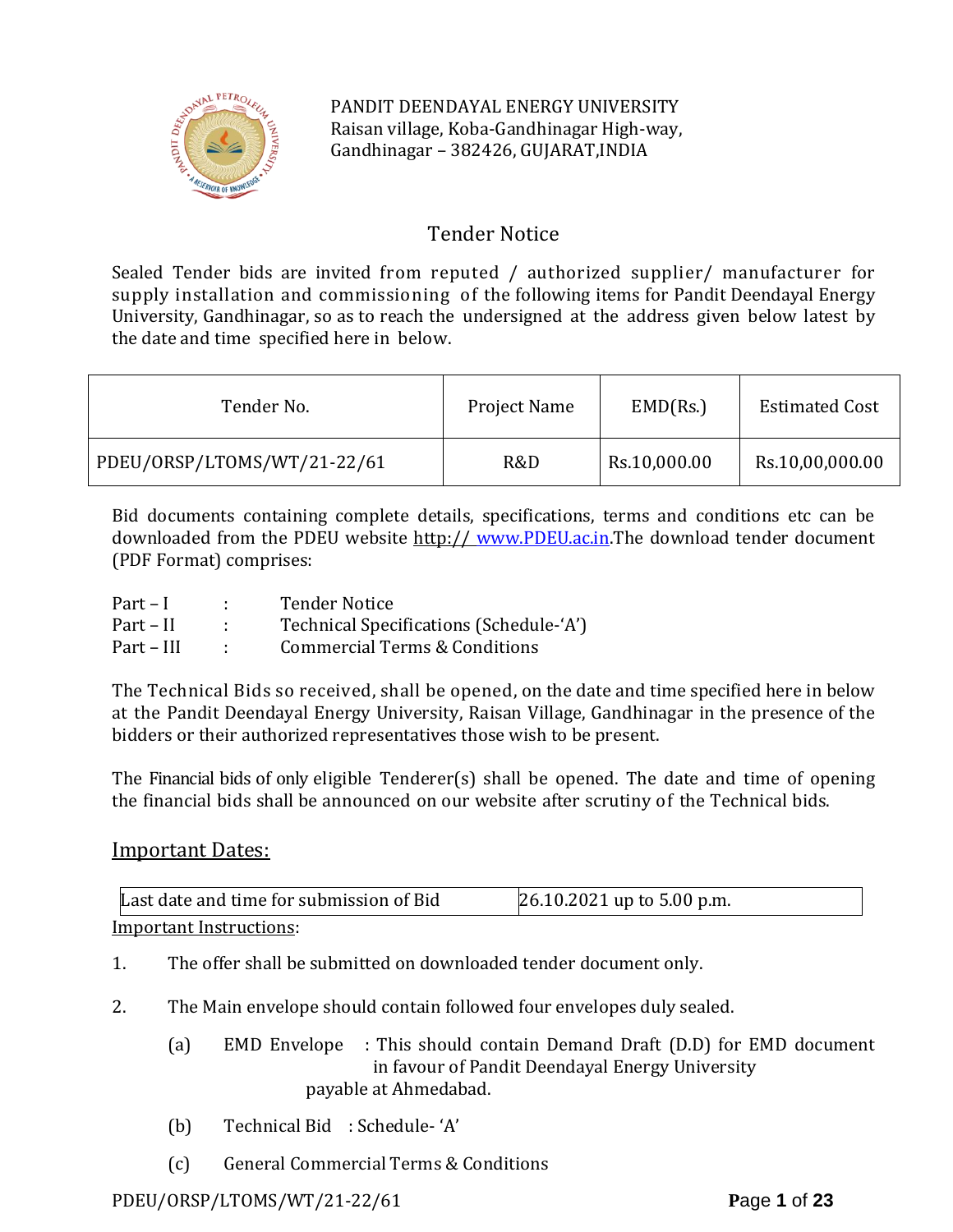(d) Price Bid : (Schedule 'B') should contain only Price Bid.

All the four envelopes should be super scribed with tender No., date of opening and Name of the bidder.

- 3. Offer without EMD is liable to be rejected forthwith.
- 4. The Tender, duly completed, should be sent by RPAD or Speed Post or Courier Service (Hand Delivery is not acceptable) so as to reach latest by the date and time specified here in above. Tender received after the due date and time shall be rejected irrespective of delay due to postal service or any other reasons.
- 5. Any technical query, information clarification pertaining to this tender may be referred to Dr. Himanshu Choksi (Email: himanshu.c@sot.pdpu.ac.in) OR [purchase@pdpu.ac.in](mailto:purchase@pdpu.ac.in)

PDEU reserves right to reject any OR all tenders without assigning any reason.

 $Sd$  /-

Registrar Pandit Deendayal Energy University Raisan village, Koba-Gandhinagar High-way, Gandhinagar – 382426, GUJARAT,INDIA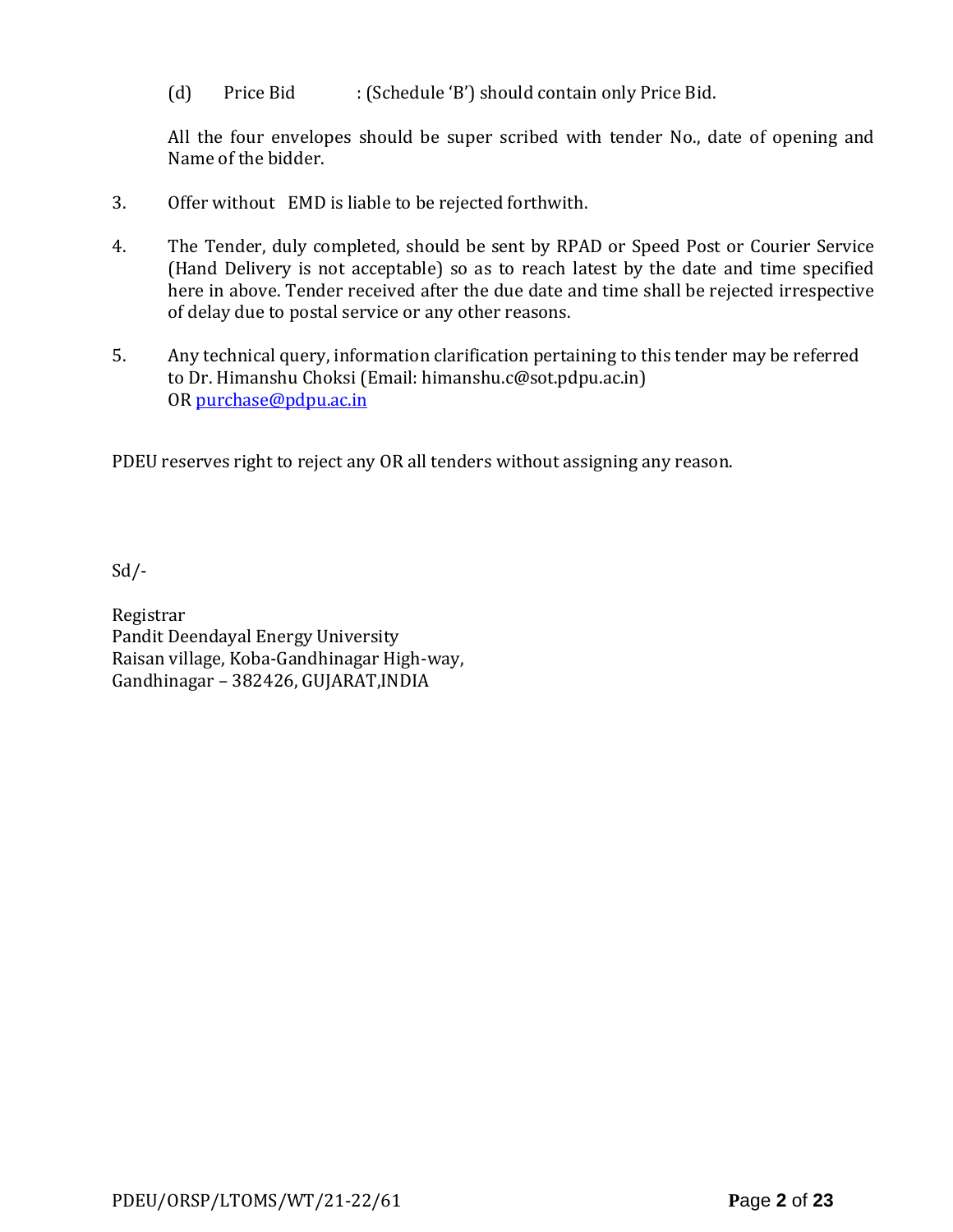# PART-II

## SCHEDULE-'A'

#### DETAILS TECHNICAL SPECIFICATION FOR LOW TEMPERATURE OPTICAL MEASUREMENT **SYSTEM**

| Name of the<br>Equipment                                          | Specification                                                                                                                                                                                                                                                                                                                                                                                                                                                                                                                                                                                                                                                                                                                                                                          |    |
|-------------------------------------------------------------------|----------------------------------------------------------------------------------------------------------------------------------------------------------------------------------------------------------------------------------------------------------------------------------------------------------------------------------------------------------------------------------------------------------------------------------------------------------------------------------------------------------------------------------------------------------------------------------------------------------------------------------------------------------------------------------------------------------------------------------------------------------------------------------------|----|
| <b>LOW TEMPERATURE</b><br>OPTICAL<br>MEASUREMENT<br><b>SYSTEM</b> | Low Temperature Optical Measurement System including<br>Absorbance Spectrometer with Light Source, Cell holder<br>with Temp Control<br>Spectrometer specification:<br>Optical Measurement Mode: Absorbance<br>2048 Silicon Detector CCD array or better<br>Spectral Range: 200 to 1025 nm or better<br>Slit: $25 \mu m$ or better<br>Wavelength resolution: 1.3 nm or better<br>Software control with Interface USB<br>Software should include: Spectral mode and Time-<br>varying<br>monitoring function and Data overwriting function<br>Light source: Deuterium halogen light source,<br>Stability <0.1%,<br>Drift 0.25%/h or better<br>$\bullet$<br>Cuvette Holder 10mm x10mm : Temp Range : -10<br>to 90 Deg C or better<br>Should be compatible with Biologic Sp300 Potentiostat | 01 |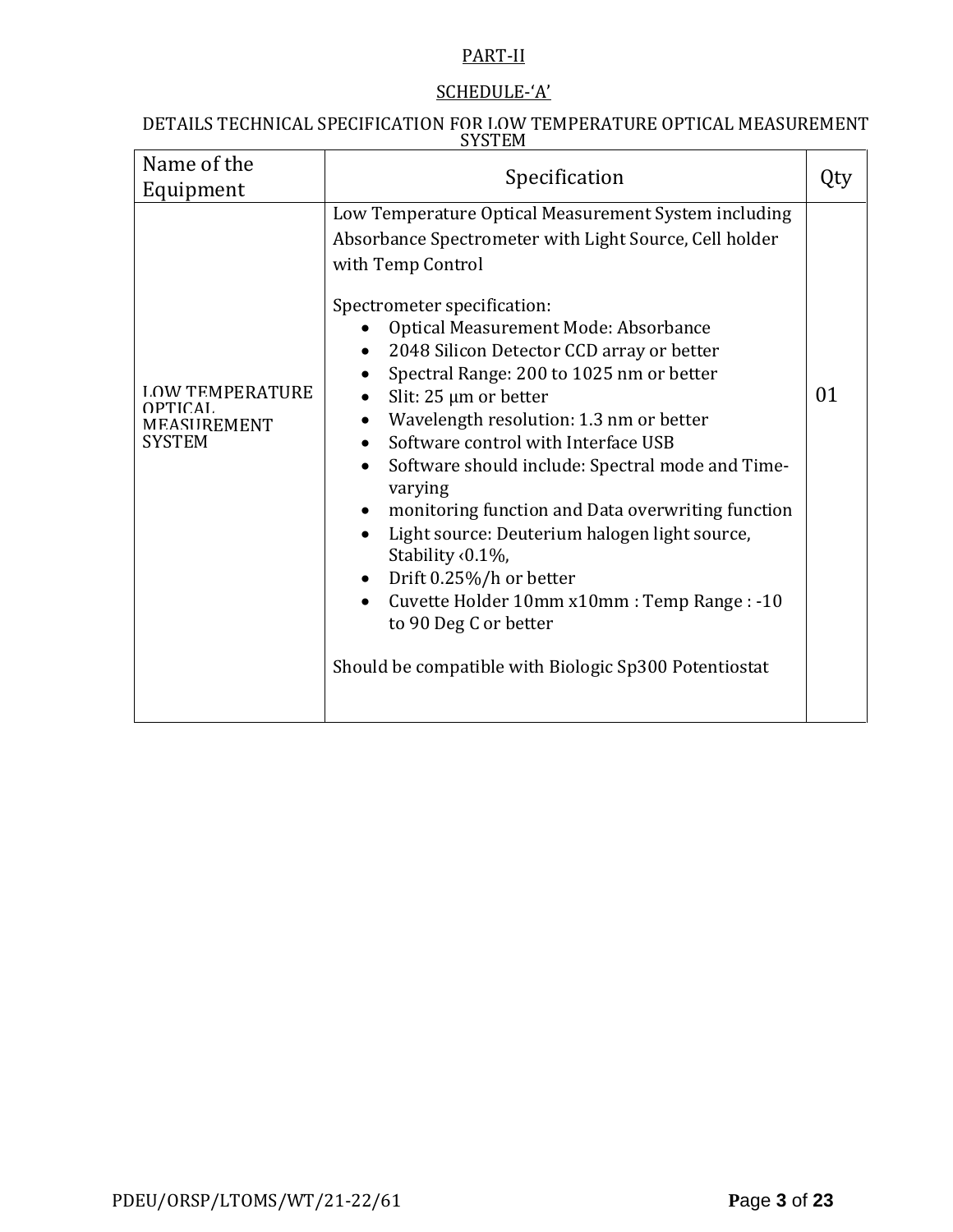### PART-III

#### GENERAL COMMERCIAL TERMS AND CONDITIONS

### DEFINATIONS:

- Tenderer/Supplier/Bidder: These terms are synonym and mean the firm who intends or who has submitted offer in response to this tender.
- Tender / Bid Document: means this tender document.
- PDEU: Pandit Deendayal Energy University having it office at Raisan Village, Gandhinagar-382426 and includes it's successors and assignee.
- 11. The tenderer should thoroughly read all the clauses of the tender document before submitting the duly filled in Tender.

Tenderer shall place the following ANNEXURES as FIRST EIGHT pages of their Technical Bid in the following sequence.

| <b>FIRST PAGE</b>   | <b>ANNEXURE-1</b>   |
|---------------------|---------------------|
| <b>SECOND PAGE</b>  | <b>ANNEXURE - 2</b> |
| THIRD PAGE          | <b>ANNEXURE - 3</b> |
| <b>FOURTH PAGE</b>  | <b>ANNEXURE - 4</b> |
| <b>FIFTH PAGE</b>   | <b>ANNEXURE - 5</b> |
| <b>SIXTH PAGE</b>   | <b>ANNEXURE - 6</b> |
| <b>SEVENTH PAGE</b> | <b>ANNEXURE - 7</b> |
| EIGHTH PAGE         | <b>ANNEXURE - 8</b> |

2 SUBMISSION OF BID DOCUMENT:

PDEU follows two bid systems. Tenderer shall submit two separate bids viz.

- a) Techno Commercial Bid (Technical Bid) and
- b) Price Bid as under.
	- (a) Technical Bid: This shall be in sealed envelope. It shall be super scribed

| Technical Bid: Tender No. | Name of Bidder: |  |
|---------------------------|-----------------|--|
|                           |                 |  |

It shall contain the following

(i) Eight pages as mentioned in condition 1 above and

TENDERERS SHOULD FURNISH THE FOLLOWING DETAILS:

[1] Technical Specifications(Part-II) and General Term & Conditions(Part –III) of Tender Document Duly Sign on each page by Authorized Signatory as token of his acceptance.

[2] Firms balance sheet of last three years

[3] Consent letter from their principals to manufacture such items.

[4] List of customers

- (ii) All the information and supporting documents for (i) above
- (iii) Details, Documents, Literature, certificates etc. for the equipment / Material offered.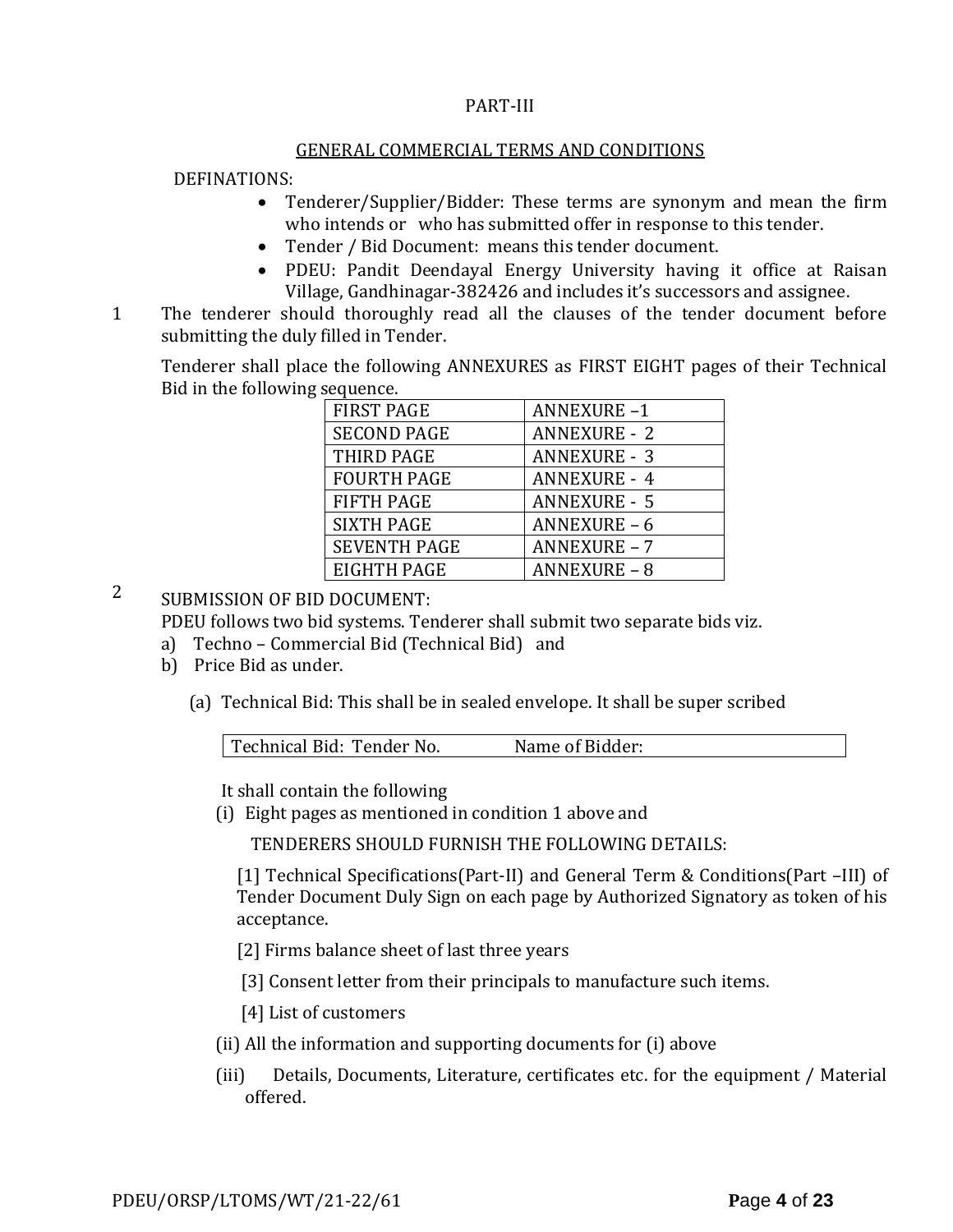(b) Price Bid: This shall be in sealed envelope.

It shall contain offer price in the form specified in the tender document as Schedule- 'B'. The Printed Price list or price in different format will render the offer liable for rejection. It shall be super –scribed as:

Price Bid: Tender No.: Name of Bidder:

c) EMD Envelope: This envelop shall contain the following:

Demand draft or Bank Guarantee, as the case may be, for EMD supporting document, as mentioned hereof, if bidder seeks exemption in EMD It shall be super – scribed as :

| EMD Envelop: | Tender No.: | Name of Bidder: |
|--------------|-------------|-----------------|
|              |             |                 |

d) Main Envelope: This envelope shall contain envelop of Technical bid, envelop of EMD and Price Bid. It shall be super – scribed as :

| Main Envelop: | Tender No.: | Name of Bidder: |
|---------------|-------------|-----------------|
|---------------|-------------|-----------------|

The entire bid document (Main envelope mentioned above) should be submitted so as to reach this office not later than 02.00 P.M. on due Date as specified in the tender notice through RPAD / Speed post or Courier only

Incomplete bids and amendments and additions to bids after opening of the bids will be ignored out rightly.

The technical scrutiny committee of PDEU shall evaluate the techno-commercial view of the tender. PDEU reserves the right to open or not to open the price bid of the bidders on the basis of their past performance of their supplied materials.

The price bid of those who are techno-commercially qualified shall only be opened.

### 3 PRICE EVALUATION:

No price preference shall be given on any account. All tenders will be evaluated on firm price end-cost basis; The parties however shall give the detailed break-up of the end cost. If PDEU feels that there is lack of serious competition or for any other reasons, PDEU may negotiate with the L-1 party. PDEU's decision to accept any or all tenders shall be final and binding on all the parties. However, the DG of PDEU or the Authorized committee at its sole discretion reserves the right to negotiate with other tenderer in case the technical specification of some or all products are found to be superior.

## 4 EARNEST MONEY DEPOSIT: (E.M.D.)

E.M.D. is payable @1% of the value of the items offered. The EMD is payable by Demand Draft, of any Nationalized Banks, drawn in favor of the PANDIT DEENDAYAL ENERGY UNIVERSITY, payable at Ahmedabad. If the amount of EMD is more than Rs. 25000/- the same can be paid by an irrecoverable Bank Guarantee from any nationalized Bank in a standard format prescribed by PDEU (Format given in this tender document).

### 5 DELAYED AND LATE TENDERS:

No Tender shall be accepted / opened in any case which are received after due date and time of the receipt of tender irrespective of delay due to postal services or any other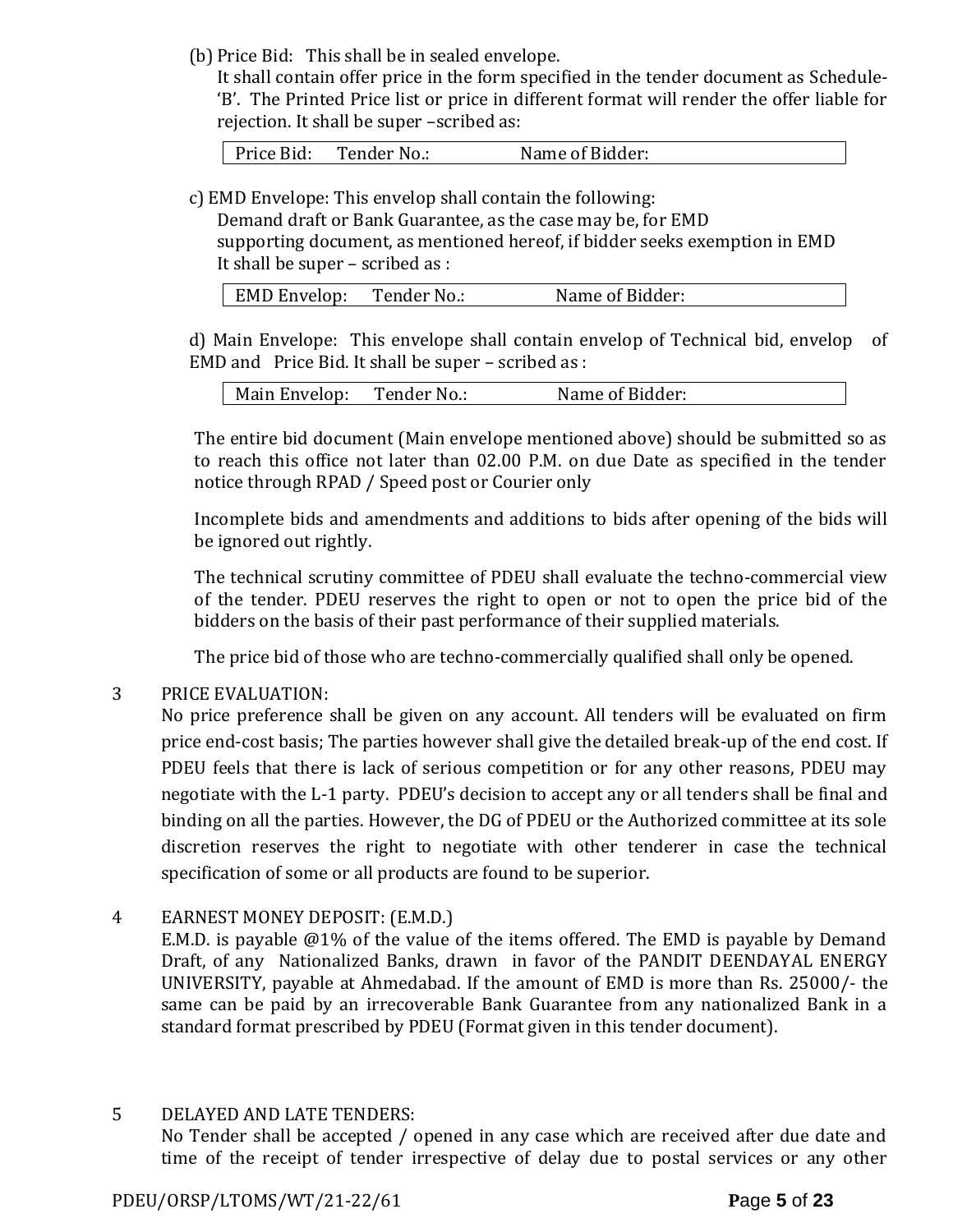reasons and PDEU shall not assume any responsibility for late receipt of tender. Any correspondence in this matter will not be entertained.

6 PRICES:

The details of the price shall be given in Price Bid (Schedule-B) only and nowhere else. Prices quoted shall be FIRM and on F.O.R. Destination basis (i.e. PDEU,Gandhinagar). However, the Tenderer should indicate in the Price Bid, the break-up of Unit F.O.R. Destination Prices with break-up of Unit Ex-works price ,Excise duty, GST, Custom Duty, average freight, packing charges, and Insurance Charges. Tenderer should quote the Freight as well as Insurance Charges both separately as shown in price bid. Please note that payment of excise duty will be made only on Ex-Work prices. Also, please mention rate of Excise duty. If this is not specifically mentioned then PDEU will have the option to take the prices as exclusive of taxes and duties (at maximum slab rates) for the evaluation of the tenders.

The Tenderer should invariably indicate the total unit end cost price considering all their costs / calculations in the Price bid itself for each item and all sub-items if any. This is mandatory. Cost components hidden / furnished elsewhere will not be considered and will be ignored out-rightly.

Only for Traders - Tender:

[i] In case of a trader-tender, if the quotation is furnished for all inclusive rates and the rates of taxes and duties are indicated without indicating the amount, in such cases, the price is eligible for statutory variation.

[ii] Where the trader-tender quotes all inclusive rates without indicating the rate of Taxes and Duties included in the quoted price, the price is not eligible for any statutory variation.

### 7 REFUND / FORFIETURE OF E.M.D

EMD will be forfeited if (i) the tender, it covers, is withdrawn during the validity of the offer or (ii) the Tenderer fails to furnish / deposit the Performance Guarantee towards Execution Period (security deposit).

EMD of the unsuccessful tenderer's will be returned without intimation within 60 days of placing of the order to the successful Tenderer subject to the unsuccessful bidder returning the original receipt of the EMD together with the advance stamped receipt, to the Accounts Officer of PDEU.

EMD will be returned to the successful bidders, only on their submission of performance guarantee towards execution period against order released to them.

8 PERFORMANCE GUARANTEE (PG) TOWARDS EXECUTION PERIOD: (i.e. SECURITY DEPOSIT):

Successful tenderers will be required to pay an amount equivalent to 10% (Ten) of the value of the purchase order as Performance Guarantee (Security Deposit) within 10 days from the date of the purchase order failing which the purchase order is liable to be cancelled at the cost and the risk of the successful Tenderer (at the discretion of PDEU).

It can be paid by Demand Draft drawn in favour of PANDIT DEENDAYAL ENERGY UNIVERSITY payable at Ahmedabad or in the form of Bank Guarantee from Nationalized Bank if the amount is more than Rs.35,000/-.

The Bank Guarantee will be executed on the standard form prescribed by PDEU as APENDIX - I.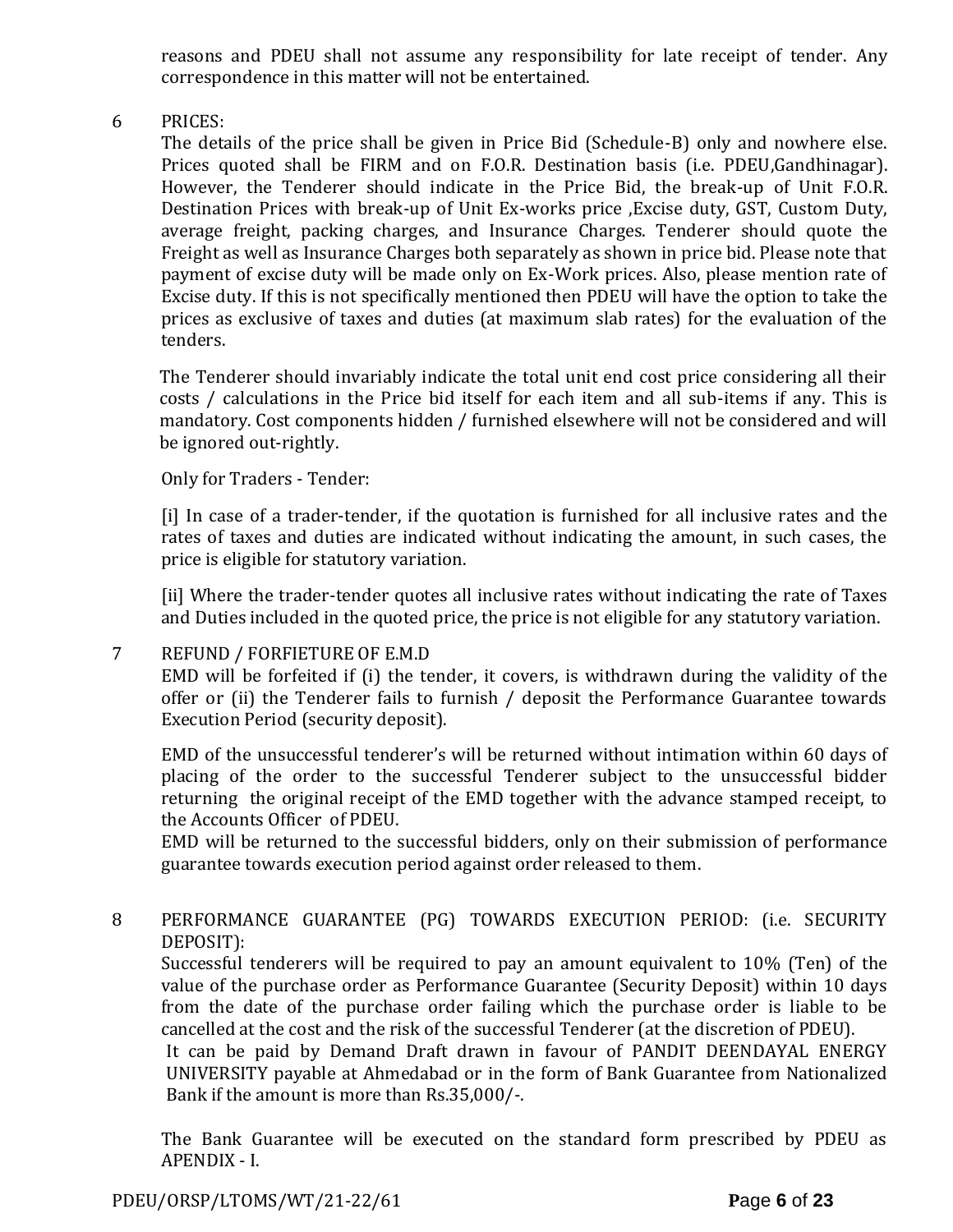The Bank Guarantee so furnished should have clear one time validity till the completion of the order in all respects. Bank Guarantee for Interim period will not be acceptable. If by any reasons the supply period is extended then the supplier shall undertake to renew the Bank Guarantee at least one month before the expiry of the validity failing which PDEU will be free to encash the same.

The successful bidder/s shall have also to furnish PG (as specified here of) for the contract value towards warranty / guarantee period separately as applicable as per tender conditions.

Performance Guarantee towards Execution Period (Security Deposit) will be returned on successful completion of the Order and only after the Performance Guarantee towards warrantee/guarantee, as mentioned above, is submitted.

9 VALIDITY OF THE OFFERS:

The offers shall to be kept valid for a period of 120 days from the date of opening of technical bids. In case the finalization of the tender is likely to be delayed, the tenderers will be asked to extend the same without change in the prices or any terms and conditions of the offer. If any change is made, original or during the extended validity period, the offers will be liable for outright rejection without entering into further correspondence in this regard and no reference will also be made.

## 10 TRUCK RECEIPT (T.R) / AIRWAY BILL (A.B)

All the Goods should be dispatched freight paid and the A.B / T.R should be forwarded directly to PDEU Office at Raisan Village, Gandhinagar. The demurrage charges, if any, paid by the PDEU due to delay in informing PDEU or any other reason attributable to supplier, will be deducted from his bill. It is essential that packing notes and invoices are furnished in respect of every consignment.

The supplier will be responsible for any damages / shortage claim rejected by the respective Authorities for want of a clear A.B / T.R.

Materials may be dispatched by any convenient mode of transport and up to PDEU i.e. F.O.R Destination.

### 11 PACKING AND FORWARDING CHARGES:

The prices shall be inclusive of packing & forwarding charges. The Materials should be strongly and adequately packed to ensure safe arrival at destination. The materials dispatched from overseas by Air / Shipping should be packed such that it can withstand rough handling and possible corrosion due to exposure to salt laden atmosphere, salt spray or open storage. All packing must be clearly marked with order Number and consignee's name and address.

### 12 TRANSIT INSURANCE:

All the materials will be required to be supplied up to Destination against all transit risks, such as damage, loss, theft, fire, etc. The insurance period shall cover 15 days after the date of receipt of materials at site to enable PDEU to check up stores fully. The suppliers will be responsible for free replacement of such stores which have been received short, damaged or broken within 15 days.

The cost of damaged, defective stores materials will however be deducted from the bills of the suppliers and will be refunded only after replacement thereof. It will be the responsibility of the supplier to lodge claim against the insurance on receiving necessary advice from PDEU.

13 ACCEPTANCE OF STORES:

PDEU/ORSP/LTOMS/WT/21-22/61 **P**age **7** of **23**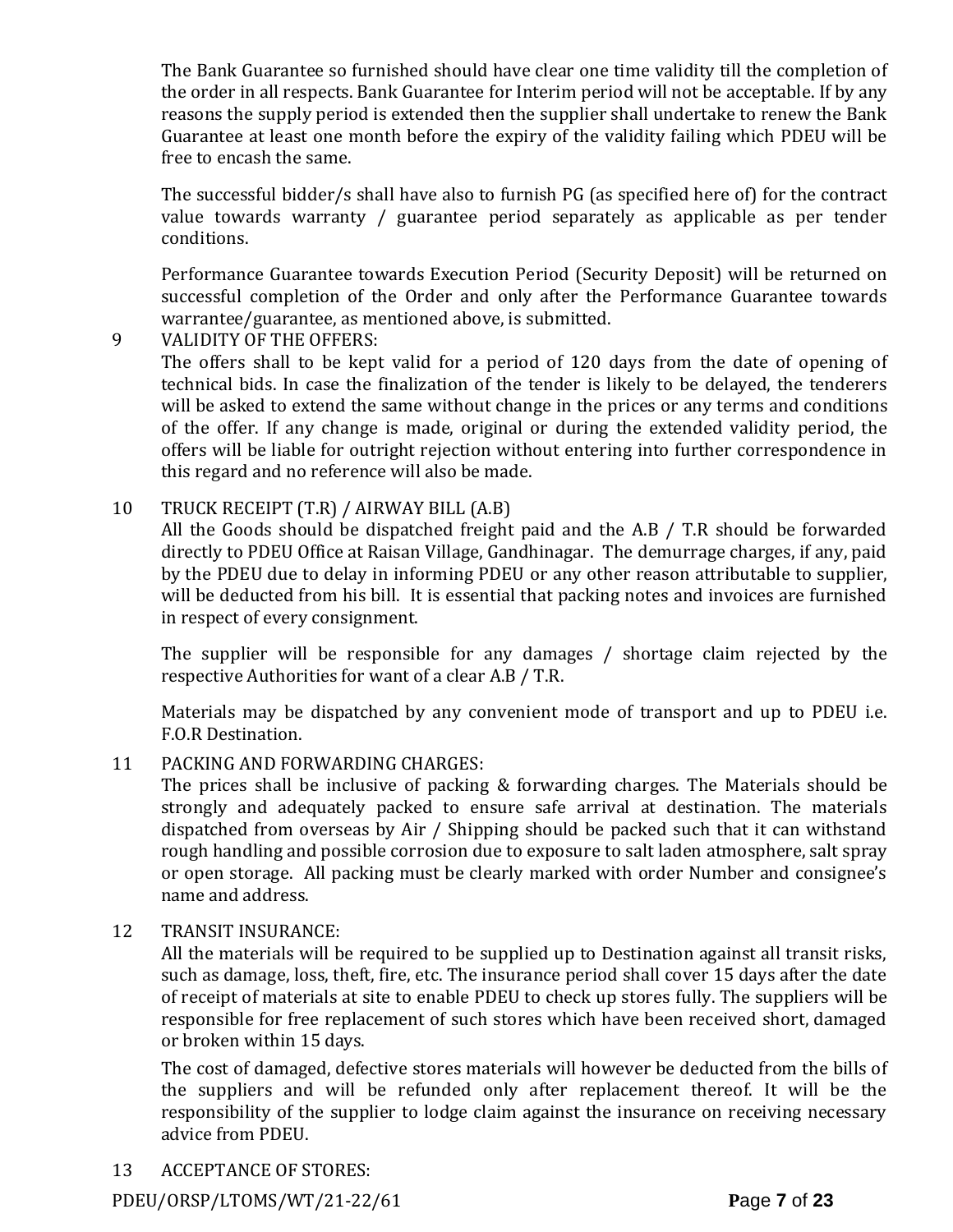The equipments/ materials to be supplied against this tender are subject to their acceptance by PDEU or any other Officer deputed for this purpose.

### 14 UNLOADING:

Unless specified otherwise in the purchase order, Unloading of the materials shall be arranged by PDEU.

## 15 STATUTORY VARIATION:

Any statutory increase or decrease in the taxes and duties subsequent to the offer under this tender if it takes place within the original contractual delivery date will be to PDEU account subject to the claim being supported by documentary evidence. No increase due to such variation shall be allowed for the portion of the delivery after the original contractual delivery date. However, if any decrease takes place after the contractual delivery date, the advantage will have to be passed on to PDEU.

## 16 PAYMENT TERMS :

- A. In case of Domestic(i.e. Indian) Supplier the payment Terms as Under :-
	- 70% of Payment only after proper verification of the delivered equipments by the vender.
	- Remaining 20% Payment of invoice value within one month on successful installation, Commissioning and training.
	- 10% Payment will be released after submission of PBG.
- B. In case of Foreign Supplier the Payment Terms is as Under :-
	- 90 % payment through Irrevocable Letter of Credit.
	- 10 % payment through Wire Transfer within 5 (five) Working Days after the date of Successful Commissioning and Installation of the System. OR
	- 90% payment will be released through wire Transfer within 5 (five) Working Days after receipt of the material.
	- 10% payment will be released through Wire Transfer within 5 (five) Working Days after the date of Successful Commissioning and Installation of the System. OR
	- 100 % through Wire Transfer within 5 (five) Working Days after the date of Successful Commissioning and Installation of the System.
	- Installation: All arrangement for installation must be made by concern Vender.

## 17 REPEAT/ADDITIONAL ORDERS:

PDEU reserves the right to place repeat order / additional order on the successful tenderers up to 25% of the original quantity of the P O at the same prices, terms and conditions stipulated in the original contract during three months from the date of Purchase Order.

## 18 DELIVERY PERIOD:

The Tenderers will have to quote a firm delivery period subject to the force Majeure conditions as accepted by PDEU. Tenderer should mention their delivery period. Time being the essence of this tender, delivery period shall be strictly adhered to. Delay in execution of order on account of any reasons will be subject to levy of penalty.

## 19 PENALTY FOR LATE DELIVERY:

PDEU/ORSP/LTOMS/WT/21-22/61 **P**age **8** of **23**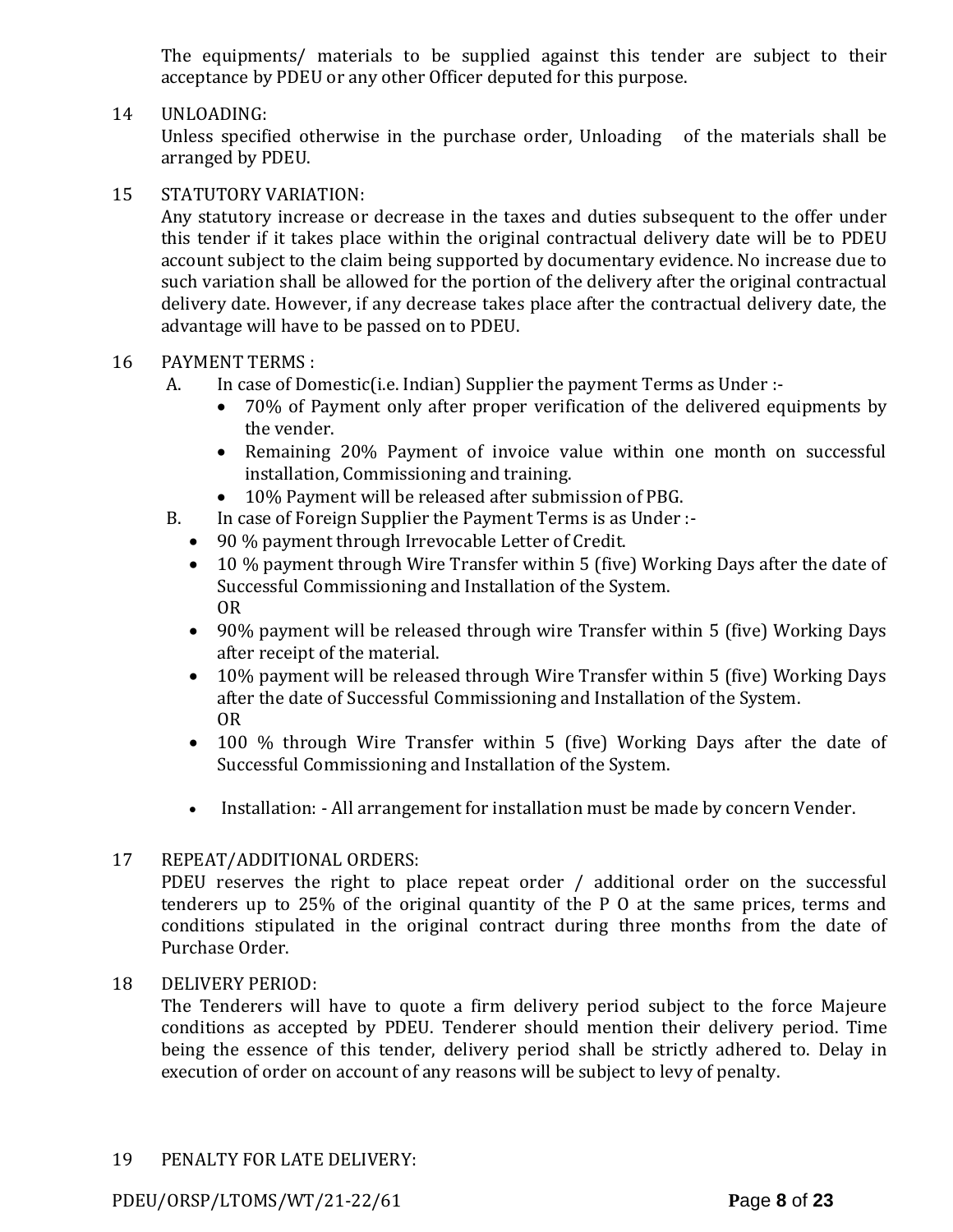In case, the materials are not delivered within the period stipulated in the order, penalty shall be levied at  $\frac{1}{2}\%$  per week on the prices (End cost excluding taxes) subject to maximum 10% reckoned on the value of late delivered supplies.

Due consideration will be given to waive levy of penalty for the reasons absolutely beyond suppliers control for which documentary evidence will have to be provided. The request for extension in delivery giving reasons and supporting documents shall have to be made available within one month on completion of the supply, and no request to waive levy of penalty will be entertained / reviewed during the execution of order.

## 20 EXTENSION IN CONTRACTUAL DELIVERY DATE:

It will be supplier's responsibility to ensure that goods are delivered within the stipulated delivery period. However, if PDEU may consider extension of delivery period with or without statutory variations, for the reasons beyond the control of the tenderer and subject to the Penalty as mention hereof.

Such extension will be subject to the following conditions.

[a] No increase in price on account of any statutory increase in or fresh imposition of customs duty, excise duty, GST or on account of any other tax or duty shall be admissible on the material delivered after the original contractual delivery date.

[b] Notwithstanding any stipulation in the contract for increase in price on any other ground, no such increase which has become effective on or after the contractual delivery date shall be admissible on material delivered after the original contractual delivery date.

[c] Nevertheless, PDEU shall be entitled to the benefit of any decrease in price on account of reduction in or remission of customs duty, excise duty, GST or on account of any other tax or duty or on any other ground as stipulated in the P.O., which takes place on or after the contractual delivery date of the said P.O. for the material delivered after the original contractual delivery date.

### 21 REPLACEMENTS OF GOODS BROKEN, DAMAGED OR SHORT:

In the event of any material or part thereof found broken or damaged or received short during transit or during installation or Commissioning or testing at site, before commissioning in service the suppliers shall replace the same free of cost. However, PDEU will recover amount equivalent to the cost of such damaged / broken / short supplied materials and will repay when actual replacement is given.

- 22 POST TENDER CORRESPONDENCE / ENQUIRIES: The Tenderer will be refrain from pursuing / canvassing the matter, directly or indirectly with any Office of PDEU as otherwise the same would amount to disqualification of the tender.
- 23 PDEU shall have the right to make any changes, additions / deletions or modifications in any terms / conditions or quantity of the tender and / or specifications as may be deemed necessary by PDEU at its sole discretion at any time before the due date of opening of the tender.
- 24 PDEU does not accept the printed conditions of any Tenderer. It will be ignored without any reference; hence tenderers should withdraw such printed conditions if they have any. PDEU shall accept only unconditional tender.
- 25 If technical deviations furnished by the Tenderer are not agreeable to PDEU, the offers may be ignored. However it will be solely at discretion of PDEU to consider the technical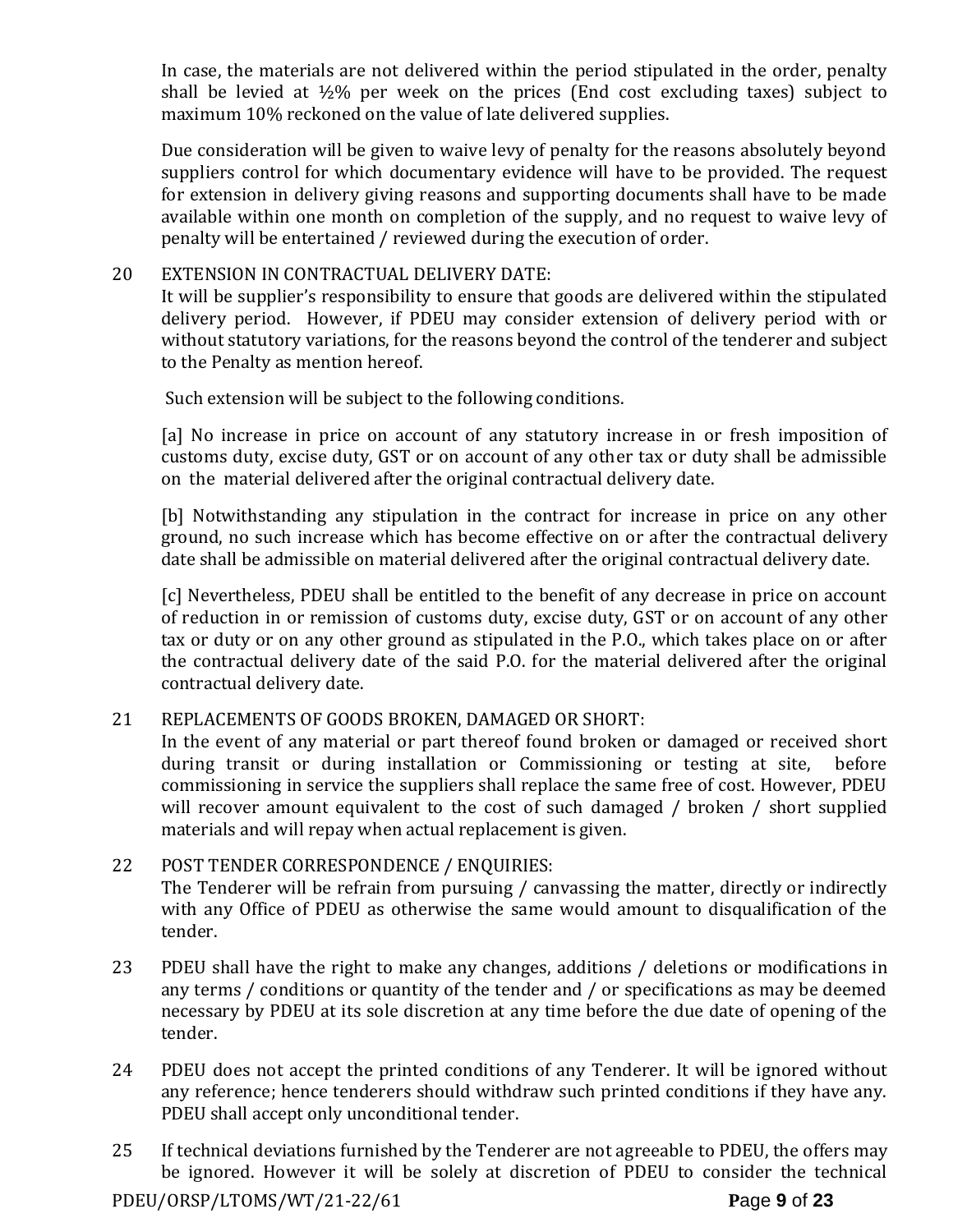deviations OR not for considering the Tenderer. No correspondences of the Tenderer will be entertained in this matter.

- 26 Please indicate whether the goods offered are first sale or second sale so as to determine the payment of GST.
- 27 Revision of prices or any commercial terms affecting the price after opening of technical bids shall not be considered and will be ignored.
- 28 Tenderers shall indicate the name of their partners of their manufacturing firm.
- 29 Tenderer should specifically mention in the offers the name of the Partners / Proprietor / Directors who is / are the signing authority.
- 30 GUARANTEE:

If the goods, stores and equipments found defective due to bad design or workmanship the same should be repaired or replaced by the tenderer free of charge if reported within 18 months of their receipt at site or 12 months from the date of commissioning of equipments whichever is earlier. Tenderer will be responsible for the proper performance of the equipments / materials for the respective guarantee period.

#### 31 APPROVAL: The goods shall be subject to the approval of PDEU after receipt of the Material at site.

32 PDEU would prefer the offers from manufacturers directly. All the manufacturers should quote for those items, which are actually manufactured at / rolled by their plants. This should be strictly adhered.

PDEU reserves the right to inspect, suppliers factory at any time during the currency of the contract in case order is placed on supplier and also to inspect manufactured material before testing / packing / dispatch.

- 33 If in any company, the interest of any employee of the PDEU. or his relative as defined in Section VI of the Company's Act. 1956, is 10% or more, PDEU will not deal with such company at all. Tenderer therefore, must specifically disclose this fact in his technical Bid. Non-disclosure of such facts would disqualify the Tenderer for further dealing with PDEU.
- 34 TERMINATION OF CONTRACT:

In case, the supplier fails to deliver the stores / materials / equipments or any consignment thereof within contractual period of delivery or in case the stores are found not in accordance with prescribed specification and/or the approved sample, PDEU shall exercise its discretionary power as under:

[a] To recover, from the supplier as agreed, by way of penalty clause above,

or

[b] To purchase from elsewhere, after giving notice of 15 days to the supplier, on his account and his risk

or

[c] To cancel the contract.

or

[d] PDEU at any time terminate the contract by giving written notice to the qualified Bidders/Tenderer without compensation to the qualified tenderer, if he become bankrupt or otherwise, insolvent or in case of dissolution of firm or winding up of company provided that such termination will not prejudice or effect any right of action or remedy which has thereafter to the University.

In the event of the risk purchase of stores of similar description, the opinion of PDEU shall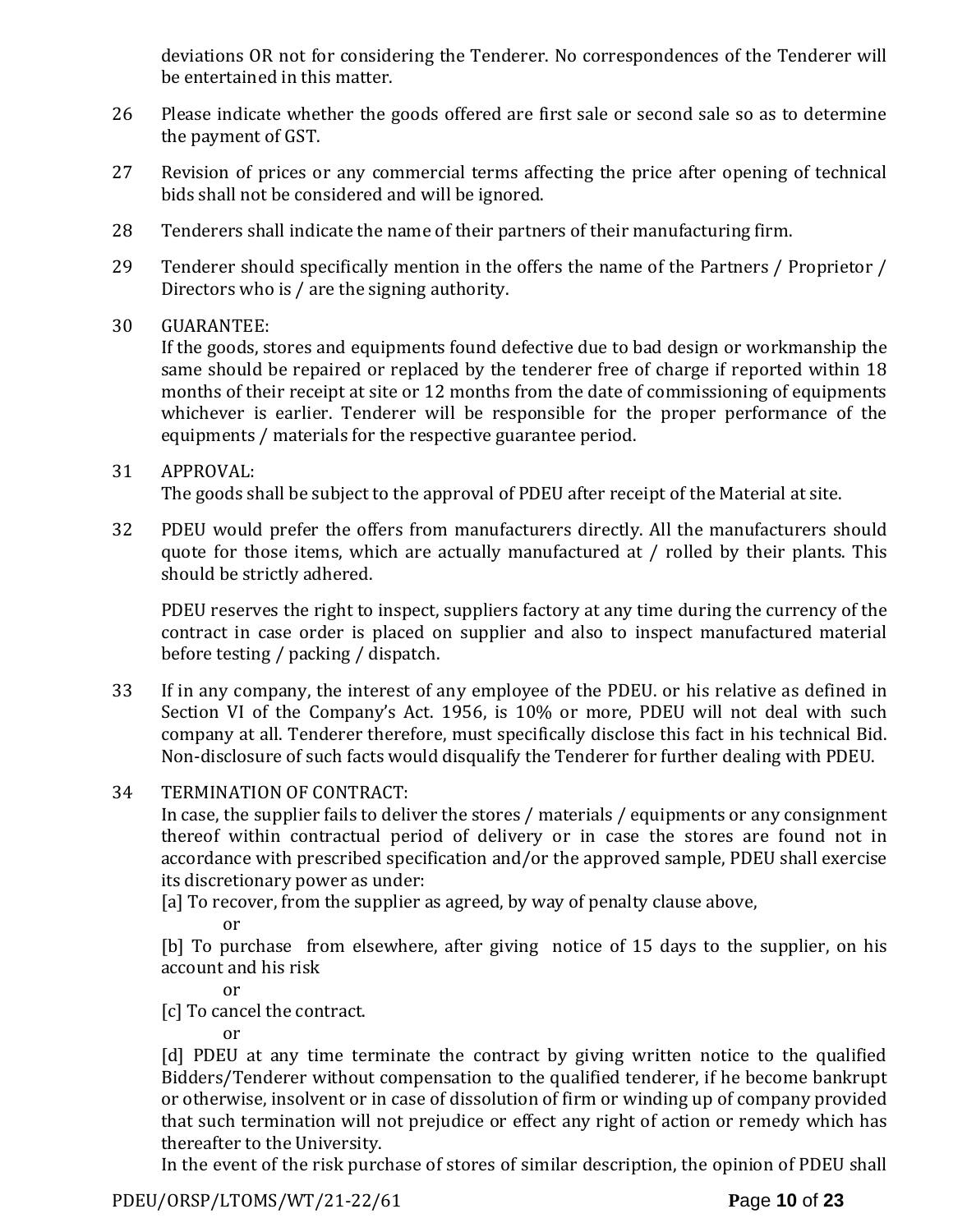be final. In the event of action taken under clause (a) or (b) above, the supplier shall be liable to pay for any loss which PDEU may sustain on this account

Further, "PDEU" reserves the right to terminate the Contract (i.e. Purchase order) at any time, without assigning any reasons, whatsoever, by giving a notice or not less than period of ONE month. Suppliers will not be entitled for any compensations / damages / losses, refund by PG whatsoever, on account of such termination of the Contract."

#### 35 ARBITRATION:

All questions, disputes or differences whatsoever which may at any time arise between the parties to this agreement touching the agreement or subject matter thereof, arising out of or in relation to there and whether as to construction or otherwise shall be referred to the decision of the Sole Arbitrator, appointed by the PDEU, for that purpose, who shall be a retired High Court Judge or retired District and Sessions Judge, and the decision of the said Arbitrator shall be final and binding upon the parties. Reference to the arbitration shall be governed by the provisions of Indian Arbitration & Conciliation Act. 1996 as amended from time to time and the rules made there under.

#### 36 JURISDICTION:

All questions, disputes or differences arising under, out of or in connection with the Tender / Contract shall be subject to the exclusive jurisdiction of Ahmedabad court.

- 37 If the tenderer is an Agent, he will have to give information and declare the name of the principal from which he will source the materials along with company's written confirmation about quality and backup performance guarantee. Only on getting complete information from Agent, such offer, if found suitable, shall be considered.
- 38 PDEU reserves the right to cancel any or all the offers / bids or to accept any offer without assigning any reasons.

In case PDEU finds that there is an attempt of cartel in the prices, PDEU reserves the right to consider or reject any or all the parties offers without assigning any reasons thereof.

- 39 PDEU reserves the right to increase or decrease the quantity against each item/s while placing the order.
- 40 The names of the Partners / Directors / Sole Proprietors and responsible person and his updated Address / Telephone, Fax Numbers etc. should be invariably mentioned in the Annexure provided for this purpose in this document.
- 41 The Tenderer must give in his offer, the full name and address with phone, Fax & mobile numbers of the Authorized Representative to do liaison work with PDEU on their behalf.
- 42 The tenderers should invariably write the name and address of the Company, both on sealed covers of EMD, Technical & Price Bids. The tender covers without the name and address will not be opened.
- 43 The tenderers are required to furnish the technical information and the Guaranteed technical particulars (GTP) along with company seal and signature of the Tenderer on each and every page / papers of the tender documents.
- 44 Tenderer should invariably fill up all the details of all the Annexure/s including the prices in the Price Bid Annexure of this tender document and should be duly signed by authorized signatories with their rubber stamp and along with Company's seal / stamp affixed on each paper.
- 45 If the Tenderer fails to pay the Security Deposit or defaults in execution of the orders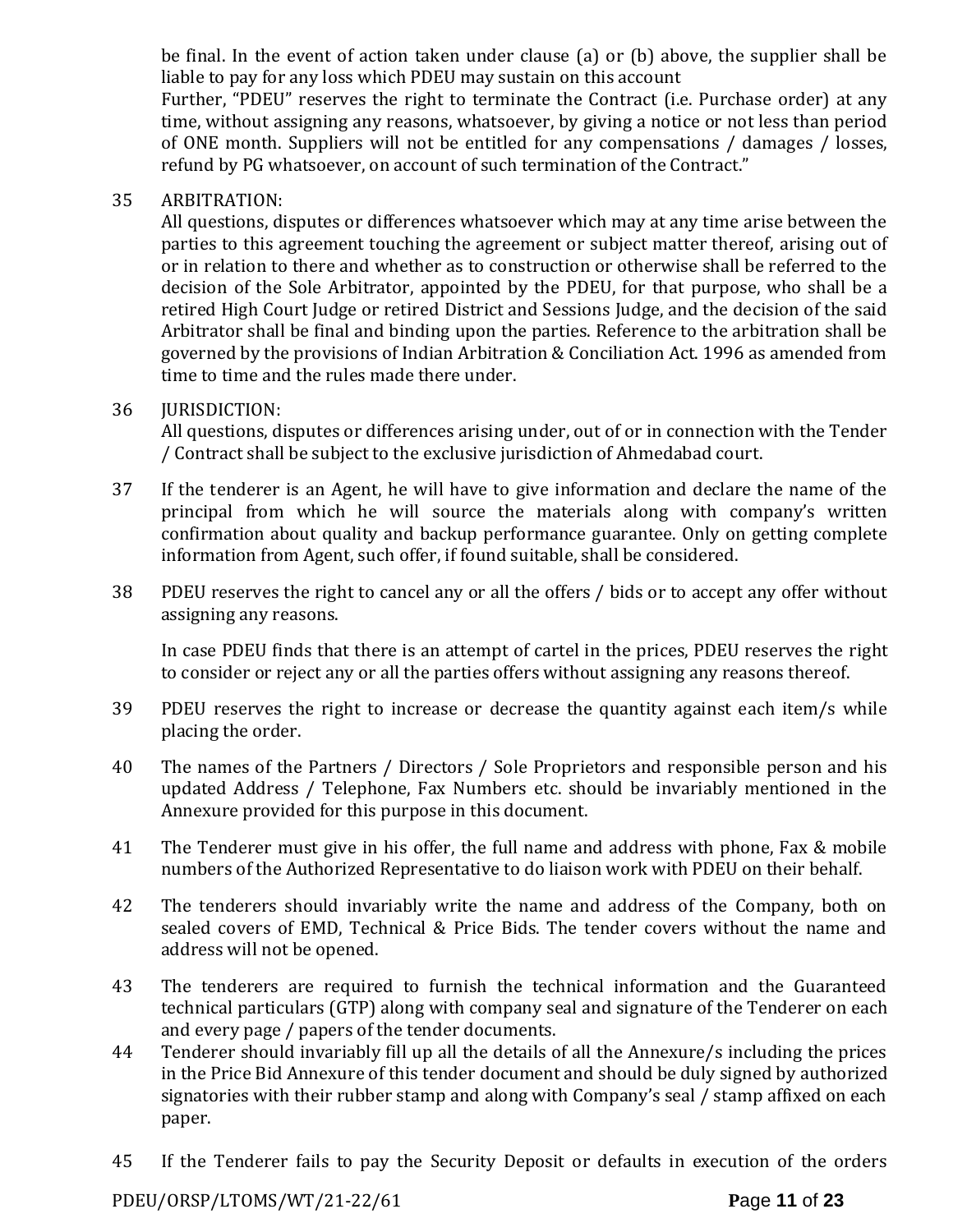placed or if PDEU suffers any financial loss due to this, then PDEU will be at liberty to adjust the amount from other orders of the same firm or by encashing the Bank Guarantee.

- 46 All the tenderers must ensure that all the relevant documents / papers submitted with the tender should be serially numbered, properly bounded / tied together and properly documented.
- 47 All the above points should be complied by the Tenderers. If not, tenders are likely to be ignored without making any further reference. --------------------×--------------------------×-------------------------×------------------------×-------------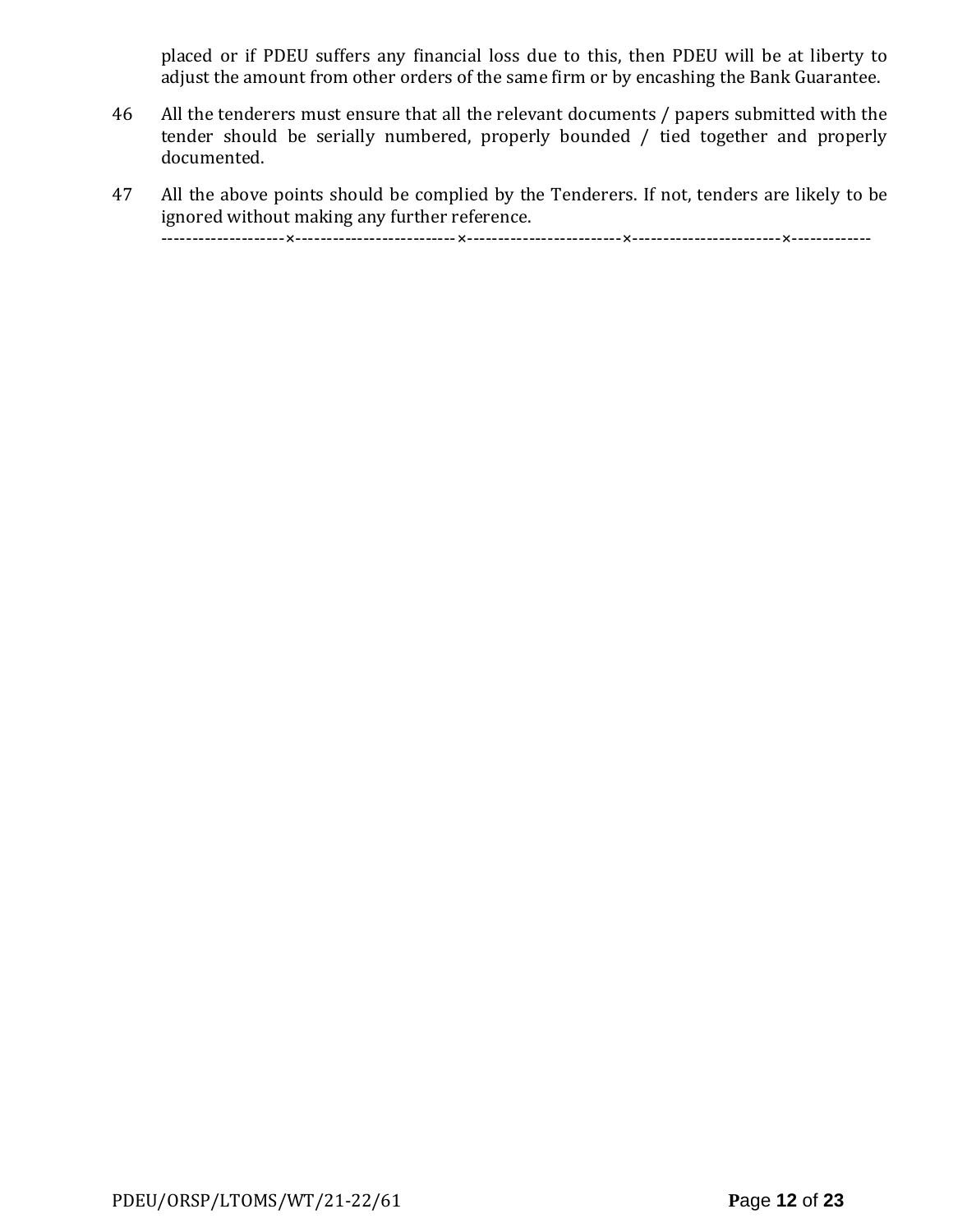#### E. M. D. BANK GUARANTEE FORMAT

FOR TENDER NO. PDEU / \_\_\_\_\_\_\_\_\_\_\_\_\_\_\_\_\_\_\_\_\_\_\_\_\_\_\_\_\_\_\_\_ \_

#### APPENDIX – I (BANK GUARANTEE ON NON-JUDICIAL STAMP PAPER OF Rs.100/-)

Messer's WHEREAS \_\_\_\_\_\_\_\_\_\_\_\_\_\_\_\_\_\_\_\_\_\_\_\_\_\_\_\_\_\_\_\_\_\_\_\_\_\_\_\_\_\_(Name & Address of the Firm) having their registered office at \_\_\_\_\_\_\_\_\_\_\_\_\_\_\_\_\_\_\_\_\_\_\_\_\_\_\_\_\_\_\_\_\_\_\_\_\_ (Address of the firms Registered office) (Hereinafter called the 'Tenderer') wish to participate in the tender No. \_\_\_\_\_\_\_\_\_\_\_\_\_\_\_ for \_\_\_\_\_\_\_\_\_\_\_\_\_\_\_\_\_\_\_\_\_\_\_\_\_\_\_\_\_ of (Supply/Erection/Supply & Erection Work) (Name of the material/equipment/Work) for\_\_\_\_\_\_\_\_\_\_\_\_\_\_\_\_\_\_\_\_\_\_\_\_\_\_\_ PANDIT DEENDAYAL ENERGY UNIVERSITY and WHEREAS a Bank Guarantee for (Hereinafter called the "Beneficiary") Rs. \_\_\_\_\_\_\_\_\_\_(Amount of EMD) valid till \_\_\_\_\_\_(Mention here date of validity of this guarantee which will be 4 (FOUR) months beyond initial validity of Tender's offer) is required to be submitted by the tenderer along with the tender.

We,

 (Name of the Bank and address of the Branch giving the Bank Guarantee) having our registered office at \_\_\_\_\_\_\_\_\_\_\_\_\_\_\_\_\_\_\_\_\_\_(Address of Bank's registered office) hereby give this Bank Guarantee No.\_\_\_\_\_\_\_\_\_\_\_\_\_\_\_\_ dated \_\_\_\_\_\_\_\_\_ and hereby agree unequivocally and Unconditionally to pay within 48 hours on demand in writing from the PANDIT DEENDAYAL ENERGY UNIVERSITY or any officer authorized by it in this behalf any amount not exceeding Rs. (Amount of E.M.D.), (Rupees \_\_\_\_\_\_\_\_\_\_\_\_\_\_\_\_\_(In words) to the said PANDIT DEENDAYAL ENERGY UNIVERSITY on behalf of the Tenderer.

We\_\_\_\_\_\_\_\_\_\_\_\_\_\_\_\_\_\_\_\_\_\_\_\_\_\_\_\_\_\_\_\_\_(Name of the Bank) also agree that withdrawal of the tender or part thereof by the tenderer within its validity or Non submission of Security Deposit by the Tenderer within one month from the date tender or a part thereof has been accepted by the PANDIT DEENDAYAL ENERGY UNIVERSITY would constitute a default on the part of the Tenderer and that this Bank Guarantee is liable to be invoked and encashed within its validity by the Beneficiary in case of any occurrence of a default on the part of the Tenderer and that the encashed amount is liable to be forfeited by the Beneficiary.

This agreement shall be valid and binding on this Bank upto and inclusive of (Mention here the date of validity of Bank) and shall not be terminable by notice or by Guarantee) change in the constitution of the Bank or the firm of Tenderer Or by any reason whatsoever and our liability hereunder shall not be impaired or discharged by any extension of time or variations or alternations made, given, conceded with or without our knowledge or consent by or between the tenderer and the PDEU.

NOT WITH STANDING anything contained hereinbefore our liability under this guarantee is restricted to Rs.  $(Amt. of E.M.D.)$  (Rupees \_\_\_\_\_\_\_\_\_\_\_\_\_\_\_\_\_\_\_\_\_\_\_\_\_\_\_\_\_\_\_\_\_\_\_\_\_) (In words). Our Guarantee shall remain in force till\_\_\_\_\_\_\_\_\_(Date of validity of the Guarantee). Place: Date:

Please Mention here Complete Postal Address of the Bank with Branch Code, Telephone and Fax Nos.

SIGNATURE OF THE BANK'S AUTHORISED SIGNATORY WITH OFFICIAL SEAL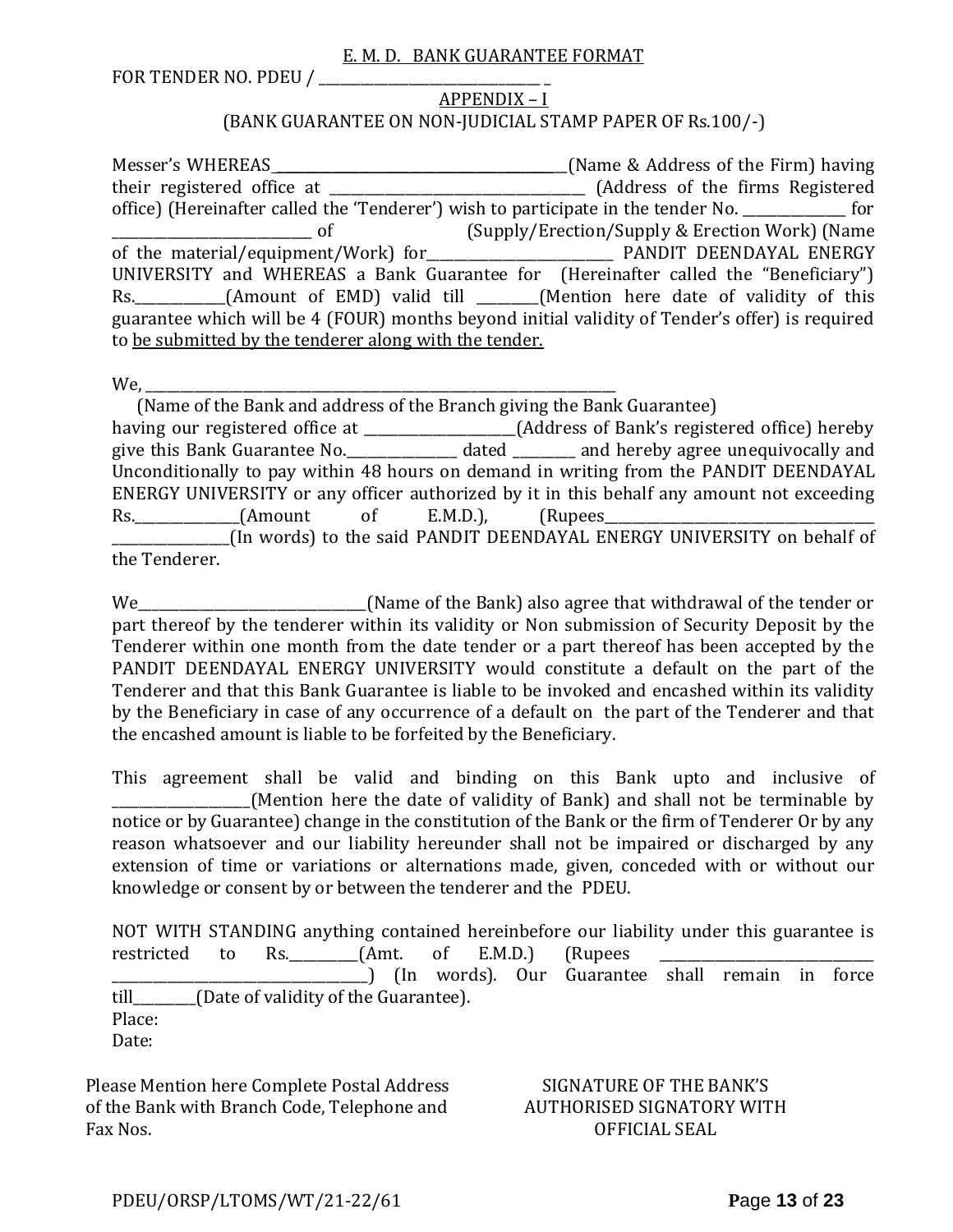#### ON STAMP PAPER OF RS.100/-

#### FORM OF BANKER'S UNDERTAKING

[For Performance Guarantees (PG) as per clause no.8 of commercial terms and conditions]

We, Bank of\_\_\_\_\_\_\_\_\_\_\_\_\_\_\_\_\_\_\_\_\_\_\_\_hereby agree unequivocally and unconditionally to pay within 48 hours on demand in writing from the PANDIT DEENDAYAL ENERGY UNIVERSITY. or any Officer authorized by it in this behalf any amount up to and not exceeding Rs.\_\_\_\_\_\_\_\_\_\_\_\_\_\_\_\_\_\_\_\_\_ (in words) Rupees\_

\_\_\_\_\_\_\_\_\_\_\_\_\_\_\_\_\_\_\_\_\_\_\_\_\_\_\_\_\_\_\_ to the said PANDIT DEENDAYAL ENERGY UNIVERSITY on behalf on  $M/s$ .

who have entered into a contract for the supply/works specified below:

P.O. (A/T) No.\_\_\_\_\_\_\_\_\_\_\_\_\_\_\_\_\_\_\_\_\_\_\_\_\_\_dated\_\_\_\_\_\_\_\_\_.

This agreement shall be valid and binding on this Bank upto and inclusive of \_\_\_\_\_\_\_\_\_\_

and shall not be terminable by notice or by change in the constitution of the Bank or the firm of Contractors / Suppliers or by any other reasons whatsoever and our liability hereunder shall not be impaired or discharged by any extension of time or variations or alterations made, given conceded or agreed, with or without our knowledge or consent, by or between parties to the said within written contract.

"NOTWITHSTANDING" anything contained herein before our liability under this guarantee is restricted to Rs.\_\_\_\_\_\_\_\_\_\_\_\_\_\_\_\_\_\_\_\_\_\_\_\_\_

(Rupees\_\_\_\_\_\_\_\_\_\_\_\_\_\_\_\_\_\_\_\_\_\_\_\_\_\_\_\_\_\_\_\_\_\_\_\_\_\_\_\_\_\_\_\_\_ only). Our guarantee shall remain in force until

Place: Date:

\_\_\_\_\_\_\_\_\_\_\_.

Please Mention here Complete Postal Address of the Bank with Branch Code, Telephone and Fax Nos.

SIGNATURE OF THE BANK'S AUTHORISED SIGNATORY WITH OFFICIAL ROUND SEAL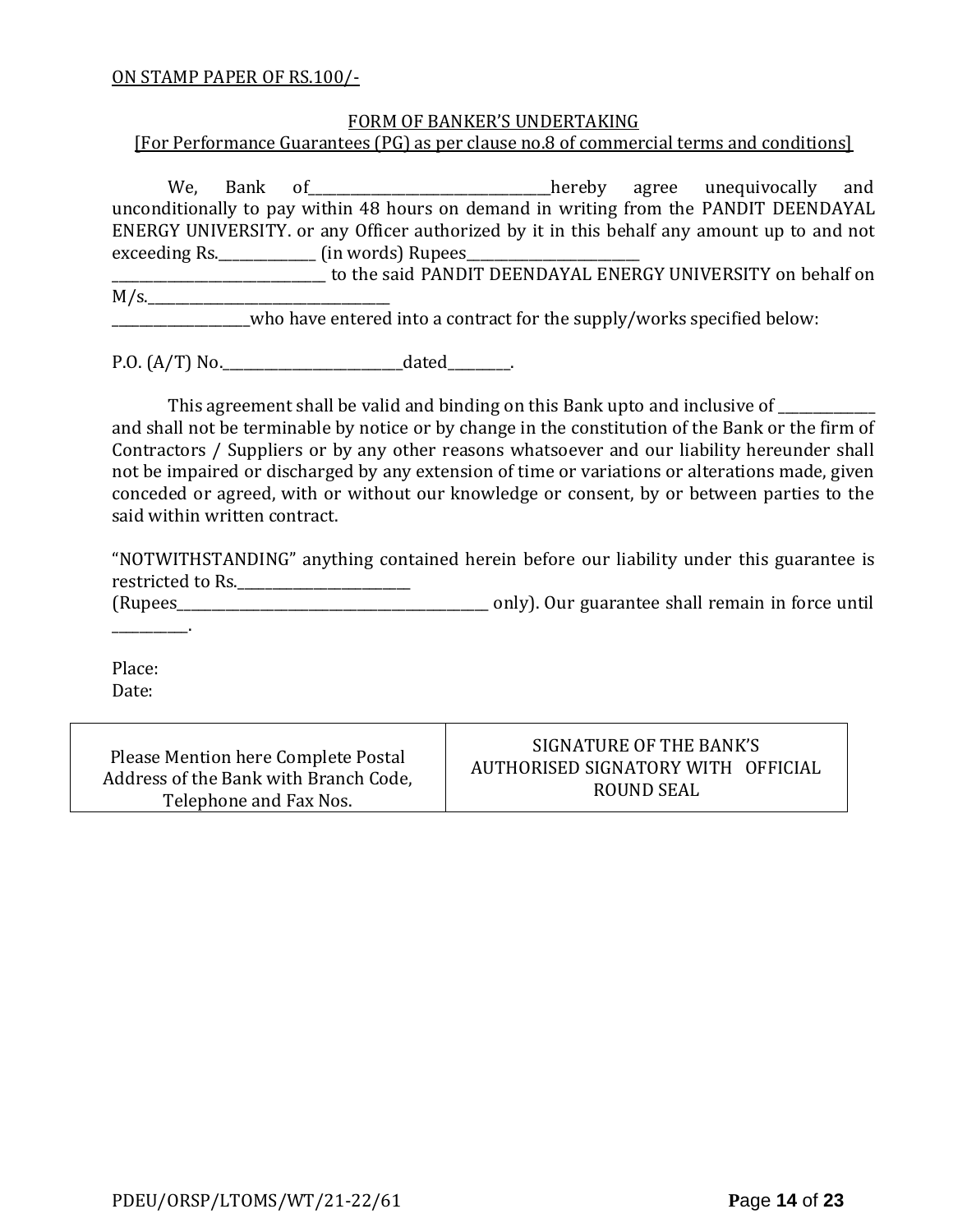#### ANNEXURE – 1

I / WE, confirm that following documents are attached with the technical bid of the offer and should be placed as a **First page** of offer.

| Sr.<br>N <sub>o</sub> | Details                                                         | Confirmation<br>(Tick $\sqrt{ }$ any one) |
|-----------------------|-----------------------------------------------------------------|-------------------------------------------|
| $\mathbf{1}$          | Firm's details as per "Annexure -2"                             | YES / NO                                  |
| 2                     | "Annexure-3"                                                    | YES / NO                                  |
| 3                     | Delivery schedule as per "Annexure- 4"                          | YES / NO                                  |
| $\overline{4}$        | Past experience details as per "Annexure-7"                     | YES / NO                                  |
| 5                     | PDEU technical specification duly signed and with seal of firm. | YES / NO                                  |
| 6                     | Undertaking-"Annexure-5"                                        | YES / NO                                  |
| 7                     | Technical & Commercial Deviation- "Annexure-6"                  | YES / NO                                  |
| 8                     | Experience Certificate-"Annexure-7"                             | YES / NO                                  |
| 9                     | Conformation of Tender Condition-"Annexure-8"                   | YES / NO                                  |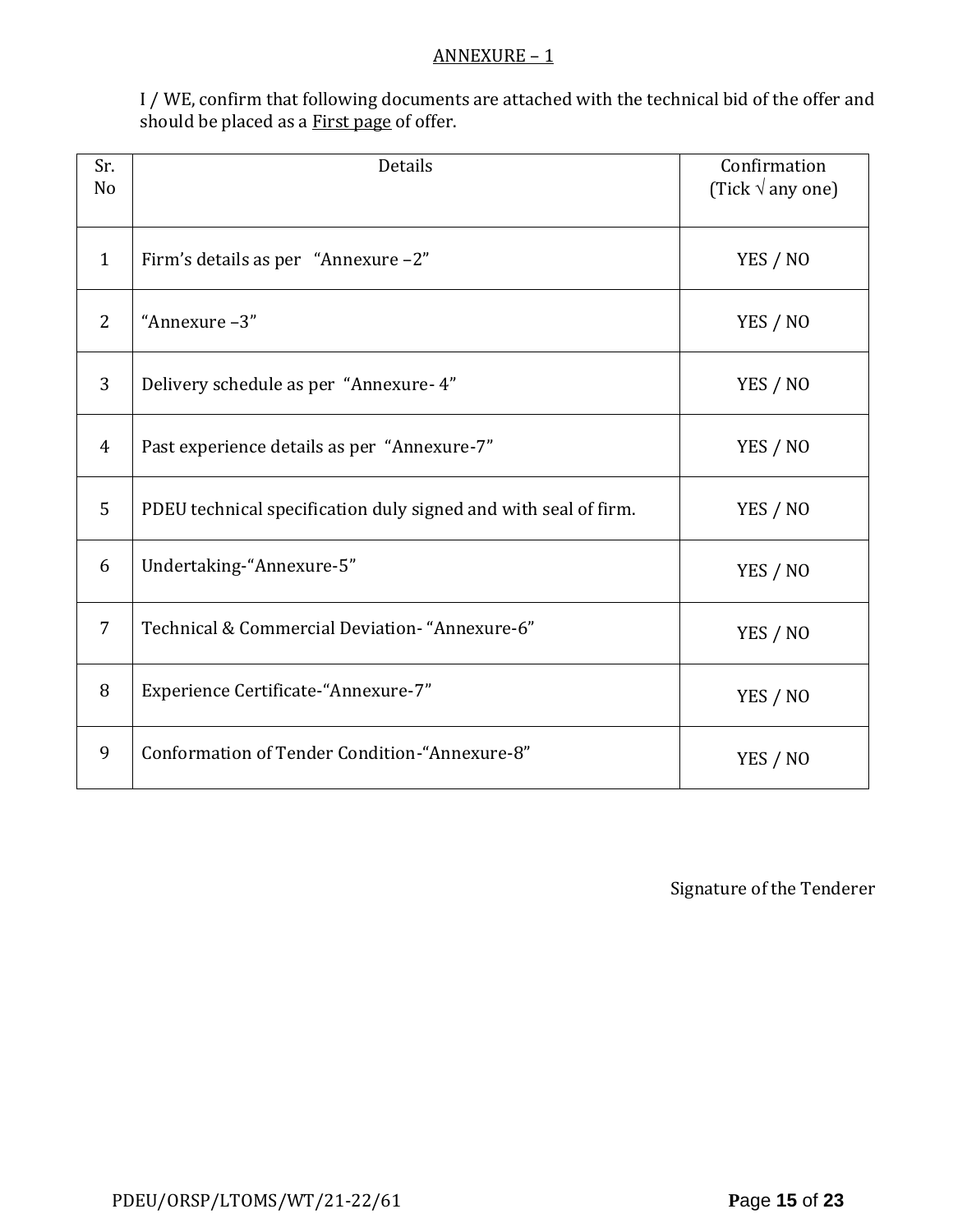## ANNEXURE - 2 DETAILS OF THE FIRM

Tenderer shall provide all the details in this form and shall be placed as a Second Page of the bid.

| <b>Supplier Name</b>                                                                                      |                      |                                |                      |                                  |
|-----------------------------------------------------------------------------------------------------------|----------------------|--------------------------------|----------------------|----------------------------------|
| Within Gujarat / Outside Gujarat                                                                          |                      |                                |                      |                                  |
| Pvt. Firm / Public Ltd. / State Govt. Under<br>taking / Central Govt. undertaking<br>GST No. and GST Date |                      | (Indicate the relevant status) |                      |                                  |
| CST No. and CST Date                                                                                      |                      |                                |                      |                                  |
| <b>Excise No. and Excise Date</b>                                                                         |                      |                                |                      |                                  |
| Financial Turnover for Past 3 Years (Rupees<br>in Lacs (10 <sup>5</sup> )                                 |                      | 1st Year                       | 2 <sup>nd</sup> Year | 3rd Year                         |
| Custom No. and Date (If applicable)                                                                       |                      |                                |                      |                                  |
| Address of                                                                                                | Registered<br>Office | Factory / Works                |                      | <b>Authorized Representative</b> |
| Contact person name                                                                                       |                      |                                |                      |                                  |
| Designation                                                                                               |                      |                                |                      |                                  |
| Address                                                                                                   |                      |                                |                      |                                  |
| City & Pin code                                                                                           |                      |                                |                      |                                  |
| State                                                                                                     |                      |                                |                      |                                  |
| Country                                                                                                   |                      |                                |                      |                                  |
| Phone Nos.(Off.)                                                                                          |                      |                                |                      |                                  |
| Phone Nos.(Res.)                                                                                          |                      |                                |                      |                                  |
| Fax Nos.                                                                                                  |                      |                                |                      |                                  |
| STD Code.                                                                                                 |                      |                                |                      |                                  |
| Mobile No.                                                                                                |                      |                                |                      |                                  |
| Web site address                                                                                          |                      |                                |                      |                                  |
| Email-id                                                                                                  |                      |                                |                      |                                  |
| Specimen signature                                                                                        |                      |                                |                      |                                  |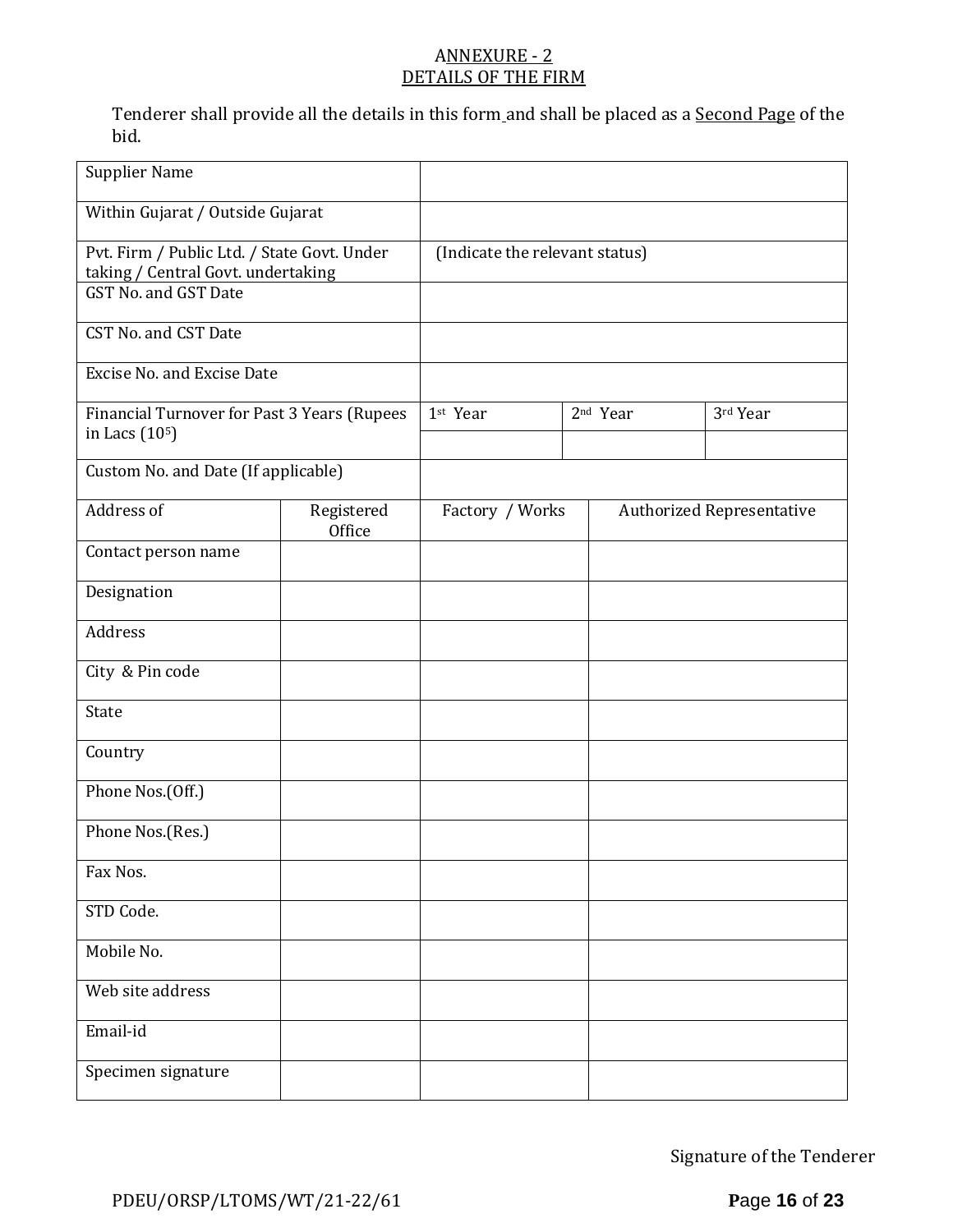## ANNEXURE-3

Tenderer shall fill up following details and shall be Third page of the Technical Bid

| $\mathbf{1}$   | PRICES: [FIRM ONLY]<br>(Please Specify YES / NO.)                                                                                    |               |
|----------------|--------------------------------------------------------------------------------------------------------------------------------------|---------------|
| 2              | <b>EXCISE DUTY: [SINGLE SLAB ONLY]</b><br>(Please Specify INCUSIVE / EXCLUSIVE /<br>EXEMPTED)                                        | $\frac{0}{0}$ |
| $\overline{3}$ | <b>GST: [IN PERCENTAGE]</b><br>(Please Specify INCUSIVE / EXCLUSIVE /<br>EXEMPTED)<br>Please quote your GST Registration No. & Date. | $\frac{0}{0}$ |
| $\overline{4}$ | PENALTY TERMS AGREED :<br>(Please Specify YES / NO.)                                                                                 |               |
| 5              | PERFORMANCE GUARANTEE TO COVER EXECUTION<br>PERIOD (SECURITY) TERMS : AGREED: (Cl.no.8)<br>(Please Specify YES / NO.)                |               |
| 6              | PERFORMANCE GUARNTEE TO COVER WARRANTY<br>PERIOD TERMS AGREED: (Wherever<br>applicable): (Please Specify YES / NO.)                  |               |
| $\overline{7}$ | <b>VALIDITY OF THE OFFER AGREED:</b><br>(Please Specify YES / NO.)                                                                   |               |
| 8              | PAYMENT TERMS AGREED:<br>(Please Specify YES / NO.)                                                                                  |               |
| 9              | ITEMS OFFERED : (Yes/No)                                                                                                             |               |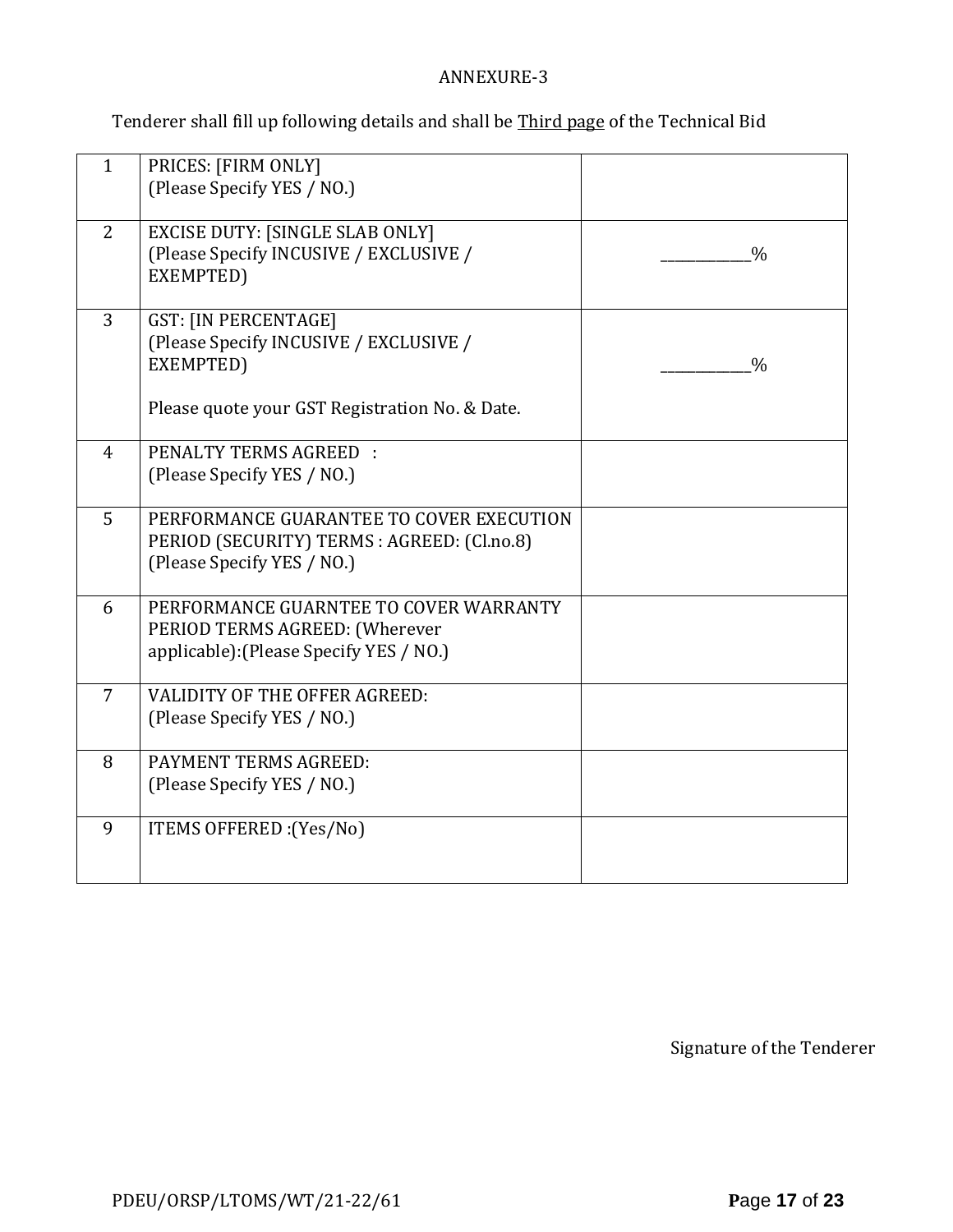# ANNEXURE – 4

# Details of the Items and Qty. offered as a Fourth Page of offer.

| Sr.<br>No. | Details of the Items / Equipments Offered | Quantity<br>Offered | Status:<br>Supplier/Manufacturer |
|------------|-------------------------------------------|---------------------|----------------------------------|
|            |                                           |                     |                                  |
|            |                                           |                     |                                  |
|            |                                           |                     |                                  |
|            |                                           |                     |                                  |
|            |                                           |                     |                                  |
|            |                                           |                     |                                  |
|            |                                           |                     |                                  |
|            |                                           |                     |                                  |
|            |                                           |                     |                                  |
|            |                                           |                     |                                  |
|            |                                           |                     |                                  |
|            |                                           |                     |                                  |
|            |                                           |                     |                                  |
|            |                                           |                     |                                  |
|            |                                           |                     |                                  |
|            |                                           |                     |                                  |
|            |                                           |                     |                                  |
|            |                                           |                     |                                  |
|            |                                           |                     |                                  |
|            |                                           |                     |                                  |
|            |                                           |                     |                                  |
|            |                                           |                     |                                  |
|            |                                           |                     |                                  |
|            |                                           |                     |                                  |
|            |                                           |                     |                                  |
|            |                                           |                     |                                  |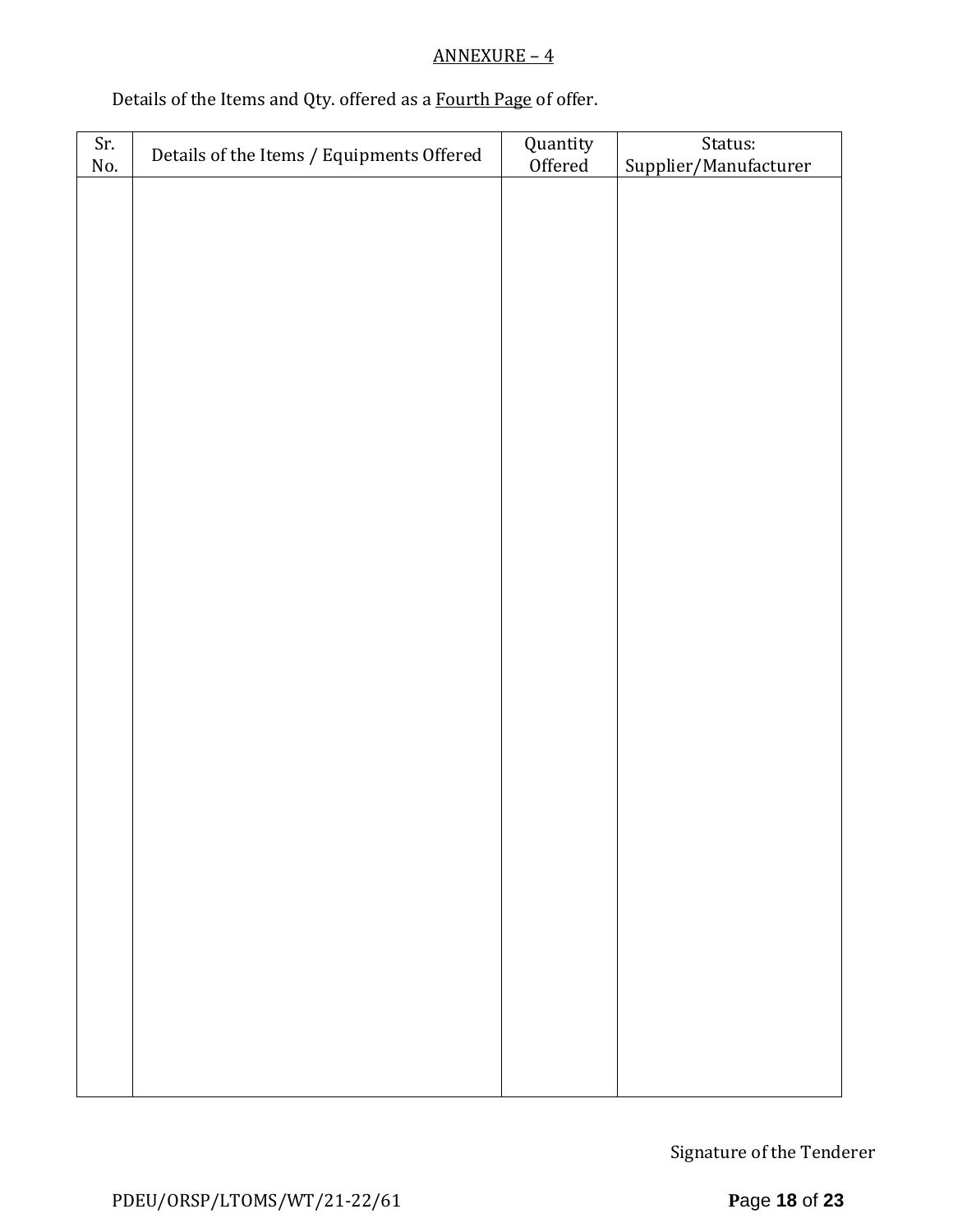#### ANNEXURE – 5

(UNDERTAKING IN REGARD TO STOP DEAL / BLACK LIST THEREOF) and should be placed as a Fifth page of offer.

Sub: Undertaking in regard to Stop Deal / Black List Thereof.

Ref: Tender No. PDEU / \_\_\_\_\_\_\_\_\_\_\_\_\_\_\_\_\_\_\_\_.

All bidders will have to furnish the following undertaking duly filled in, signed and stamped for each quoted item of the tender along with the Technical Bid.

…….

-----------------------------------------------------------------------------------------

I / We \_\_\_\_\_\_\_\_\_\_\_\_\_\_\_\_\_\_\_\_\_\_\_\_\_\_\_\_\_\_\_\_\_\_\_\_\_\_\_\_\_\_\_\_\_\_\_\_\_\_\_\_\_\_\_\_\_\_\_\_\_\_\_ Authorized signatory of M/S \_\_\_\_\_\_\_\_\_\_\_\_\_\_\_\_\_\_\_\_\_\_\_\_\_\_\_\_\_\_\_\_\_\_\_\_\_\_\_\_\_\_ here by certify that M/S \_\_\_\_\_\_\_\_\_\_\_\_\_\_\_\_\_\_\_\_\_\_\_\_\_\_\_\_\_\_\_\_\_\_\_\_\_\_\_\_\_\_\_ is not stop deal / black listed by PDEU for the tendered item.

Seal of the Firm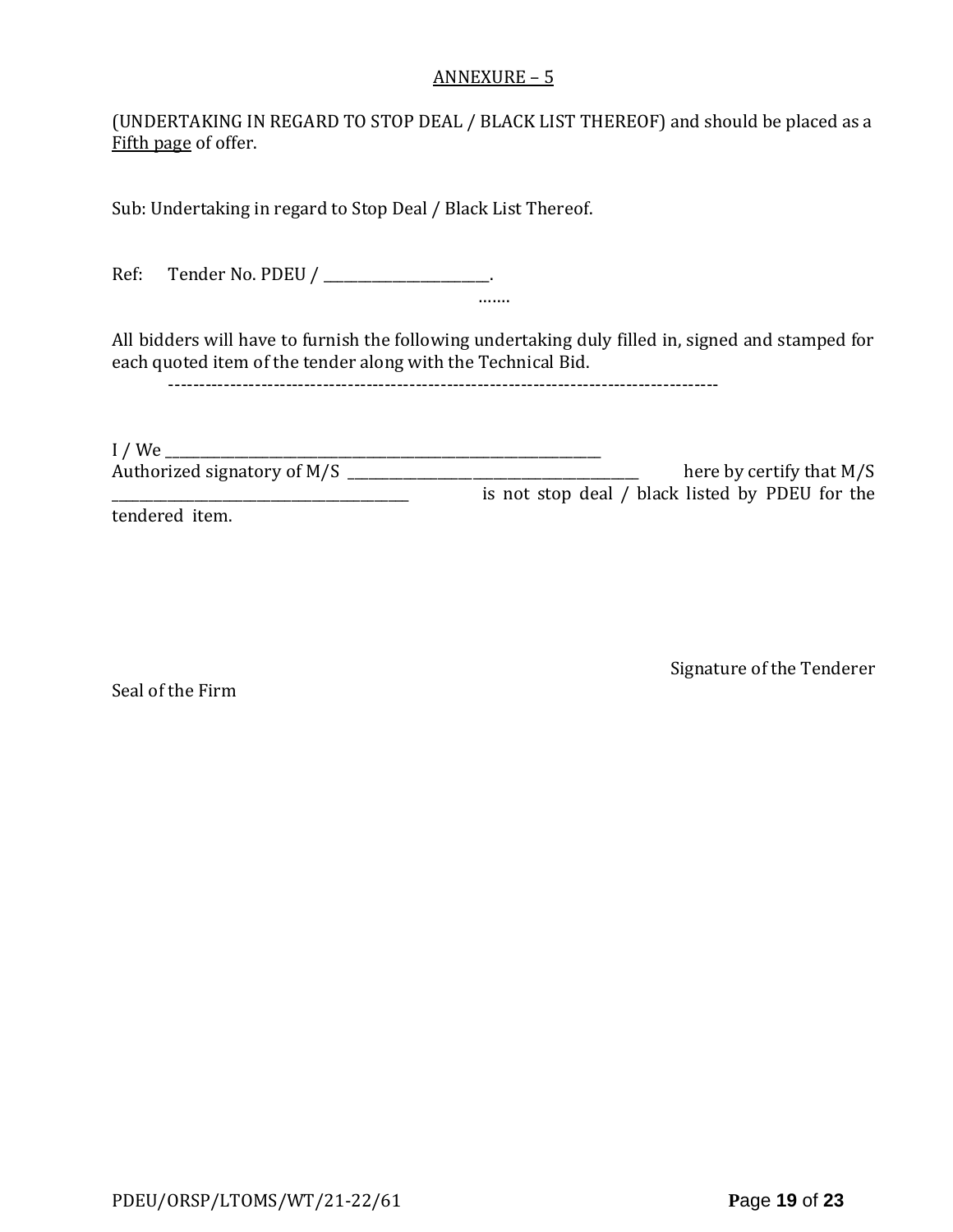#### ANNEXURE – 6 TECHNICAL AND COMMERCIAL DEVIATIONS IF ANY TO BE FURNISHED IN THIS ANNEXURE ONLY AND TO BE SUBMITTED WITH TECHNICAL BID.

We confirm that the product offered under this tender complies with all the Technical Specifications, except the deviations mentioned above. We also confirm that there are no commercial deviations other than mentioned above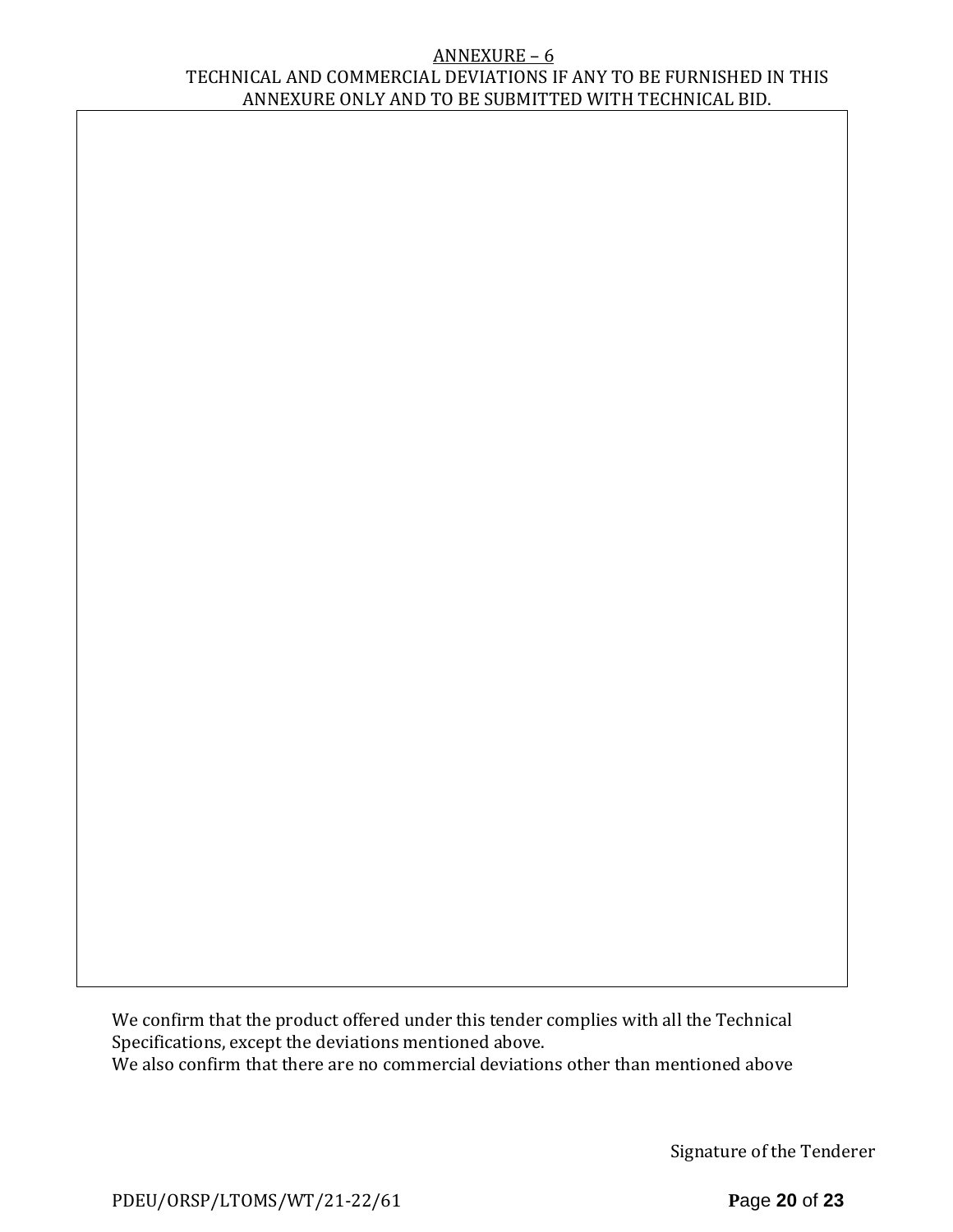### ANNEXURE- 7

### DETAILS OF THE EXPERIENCE FOR SUPPLY OF SIMILAR TYPE OF ITEMS IN LAST THREE YEARS FROM THE DUE DATE OF TENDER:

| Sr.<br>No | <b>ITEMS</b><br><b>SUPPLIED TO</b> | ORDER<br><b>REFERENCE</b><br>No. & DATE | <b>ITEMS</b> | Qty. | ORDER FULLY<br>EXECUTED.<br>YES/NO | STATUS, IF<br>ORDER UNDER<br><b>EXECUTION</b> | <b>REMARKS</b> |
|-----------|------------------------------------|-----------------------------------------|--------------|------|------------------------------------|-----------------------------------------------|----------------|
| 1)        |                                    |                                         |              |      |                                    |                                               |                |
| 2)        |                                    |                                         |              |      |                                    |                                               |                |
| 3)        |                                    |                                         |              |      |                                    |                                               |                |
| 4)        |                                    |                                         |              |      |                                    |                                               |                |
| 5)        |                                    |                                         |              |      |                                    |                                               |                |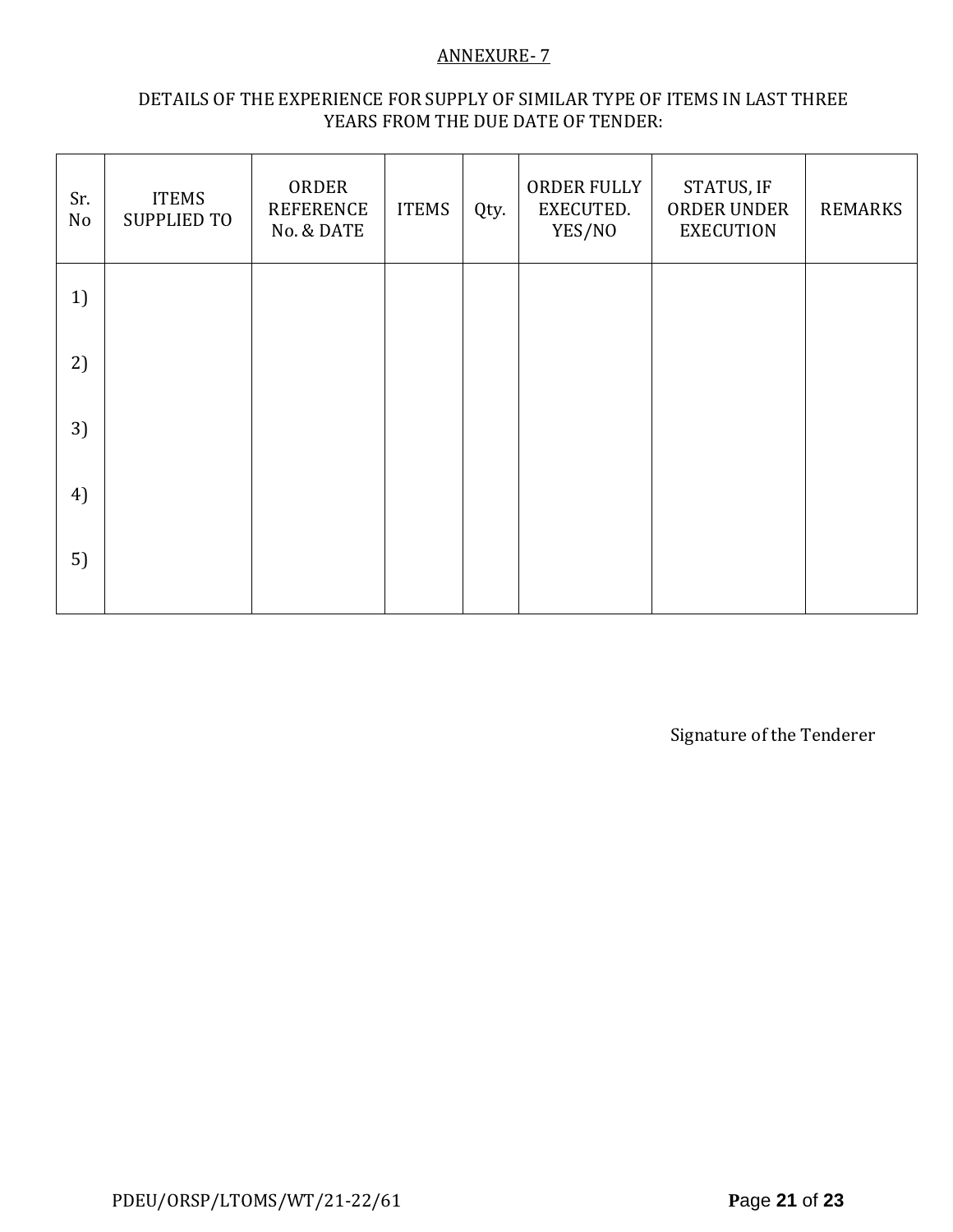#### ANNEXURE – 8

Subject: Supply of \_\_\_\_\_\_\_\_\_\_\_\_\_\_\_\_\_\_\_\_\_\_\_\_\_\_\_\_\_\_\_\_\_\_\_\_\_\_

Reference: Tender enquiry No. PDEU/ / Due on date: / / 200.

In connection with the above subject and reference I/ We confirm the following:

- 1. I / We, the undersigned have read and examined the Tender Specifications and commercial terms and conditions of tender under reference.
- 2. I / We, declare that our Technical Bid is strictly in line with the Tender specifications (except the deviations shown in Annexure No.7.
- 3. Further, I / We also agree that additional conditions / deviations, if any, found in the Commercial terms & conditions (except mentioned in the Annexure-7), our offer shall be outrightly rejected without assigning any reason thereof.

Seal of the Firm Signature of the Authorised Representatives of the firm

Date:

Name:

Status:

Name of the Tendering Firm / Agency: